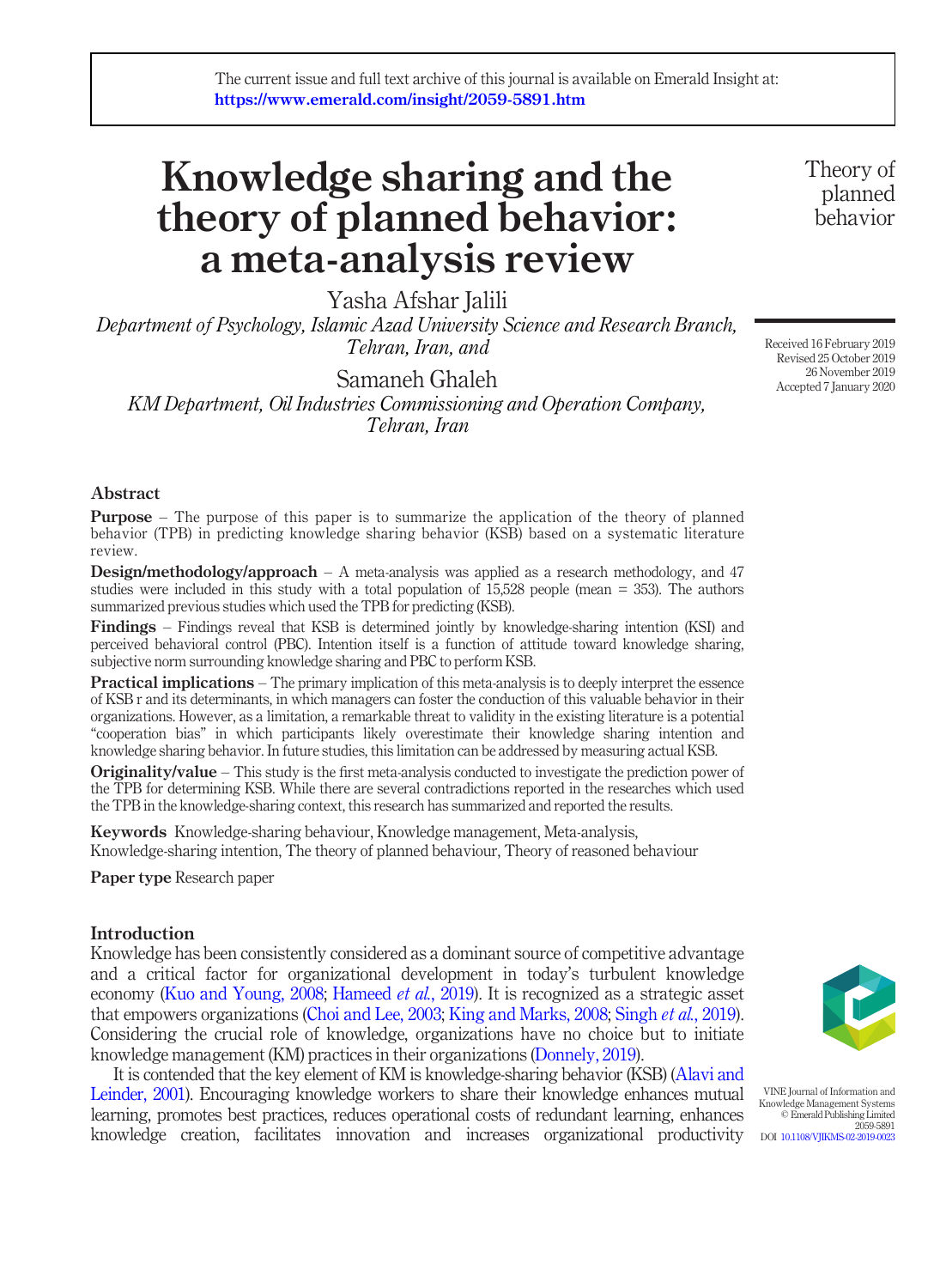[\(Markus, 2001;](#page-20-2) Vries et al.[, 2006;](#page-22-0) [Reychav and Weisberg, 2009;](#page-21-1) [Yang, 2010](#page-22-1); [Philsoophian](#page-21-2) et al., [2016;](#page-21-2) [Ahmad, 2017\)](#page-17-1). Knowledge sharing (KS) could enable team members to create new knowledge which might be far from what they could do individually [\(Hooff and Hendrix, 2004\)](#page-19-2), which in turn accelerates organizational innovation ([Oliveira](#page-21-3) et al., 2019). Besides, KS can lead to greater organizational problem-solving capacity which is functional for organizational improvement [\(Nickerson and Zenger, 2004](#page-20-3)). Therefore, it is well said that KS is the heart of KM

[\(Dainty](#page-18-1) et al., 2005).

However, despite the importance of KS it is not easy to encourage people to share their knowledge (O'[Dell and Grayson, 1998\)](#page-20-4), because KS is a labor-intensive process [\(Oliveira](#page-21-3) et al., 2019). [Davenport and Prusak \(1998\)](#page-19-3) asserted that KS is often unnatural, and people will not share their knowledge, on account of most of them think that their knowledge is too valuable. In other words, if individuals are not intended to share what they know, no one can force them to do so. Recently, KS researchers become interested in applying socio-psychological theories to better comprehend the psychological aspects of an individual's KSB. The psychological aspect of individuals may encourage or deterrent people's KSB ([Afshar-Jalili and Ghaleh, 2018\)](#page-17-2).

The theory of planned behavior (TPB) is one of the popular psychological theories which have been widely applied in the KM domain. This theory argued that an individual's behavior is driven by intention toward the behavior where the behavioral intention is a function of his/her attitude toward the behavior, the subjective norms (SN) regarding the behavior and the individual perceived behavioral control (PBC) (Li *et al.*[, 2008](#page-20-5)).

The literature studies reviewed on the TPB appliances in KSB reveal that there are discordances in the findings reported. For instance, while [Kuo and Young, \(2008\)](#page-20-0) rejected the relationship between knowledge sharing intention (KSI) and actual KSB in their studied population, this relationship was confirmed by [Chennamaneni](#page-18-2) et al. (2012). For further clarification, some researchers did not acknowledge the relationship between PBC and KSI [\(Idrus and Rochman, 2012;](#page-20-6) [Akhavan and Sarkhosh, 2015](#page-17-3)), but others supported it significantly ([Tohidinia and Mosakhani, 2010\)](#page-22-2). These ambivalences create an ambiguous interpretation which has raised the question as to whether the TPB can eventually predict and explain KSB in organizational context effectively. This deficiency that has already existed in the literature would impair the decision-making process regarding the development of KSB among organizational members. This study aims to bridge this knowledge gap as its contribution to the literature by using a meta-analysis method to clarify whether TPB explains KSB.

As regards the importance of tackling such a problem, performing a systematic metaanalysis would help managers to decide more productively based on a summarized conclusion of previous studies. Meta-analysis is a quantitative method applying statistical approaches to measure the effect size of conducted studies [\(Shadish](#page-21-4) et al., 2002) in a specific field. Meta-analysis is proper for empirical findings derive diverging outcomes ([Van Wijk](#page-22-3) et al.[, 2008](#page-22-3)), which presents empirical generalizations across several studies by estimating and comparing the effect size of relationships ([Hunter and Schmidt, 2004](#page-19-4)). In fact, with the help of such analysis, researchers would be enabled to estimate true relationships between studied variables.

The remainder of this paper proceeds as follows:

- literature search results and hypothesis development;
- methodology;
- meta-analysis results; and
- discussion.

# VJIKMS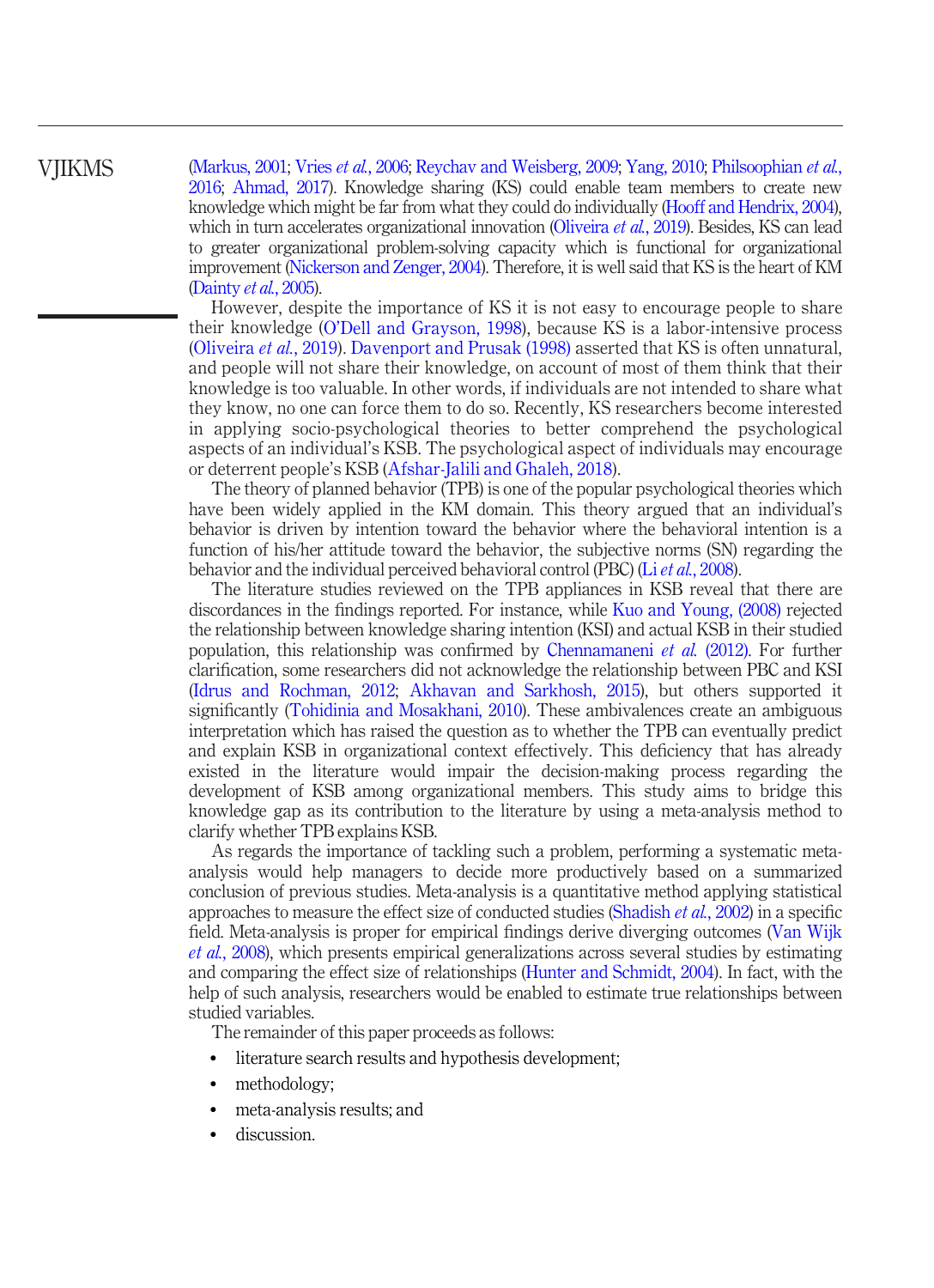### Literature review and hypotheses development

#### Knowledge-sharing behavior

KS has drawn notable attention from researchers interested in organizational behavior [\(Afshar Jalili](#page-17-4) *et al.*, 2011; [Philsoophian](#page-21-2) *et al.*, 2016), and hence, it is worthy to be shared and managed effectively. Despite its importance, there is no consensus on the definition of KS [\(Afshar Jalili, 2019\)](#page-17-5). Interchangeably, researchers have applied various terms such as knowledge exchange, knowledge diffusion, knowledge distribution and knowledge transaction to describe KS ([Dixon, 2000\)](#page-19-5). KSB is the process by which individuals refine their thought collectively and iteratively ([Chua, 2003\)](#page-18-3). [Wu and Zhu \(2012\)](#page-22-4) defined KS as a degree to which knowledge workers share their knowledge with their colleagues or peer groups. KS is the act of making the required knowledge accessible to others within organizations ([Olatokun and Elueze, 2012](#page-21-5)).

KS is the key element for transforming personal knowledge into organizational knowledge ([Nonaka, 1994;](#page-20-7) Foss et al.[, 2010](#page-19-6)). [Davenport and Prusak \(1998\)](#page-19-3) suggested that transmission and absorption are the two main activities involved in KSB. KS is also characterized as behavior by which individuals voluntarily present their unique knowledge and experiences to other social actors ([Hansen and Avital, 2005\)](#page-19-7). [Connelly and Kelloway](#page-18-4) [\(2003\)](#page-18-4) defined KS as a set of behaviors including the exchange of knowledge with others. The common points in all definitions are that KS is considered as behavior that cannot be forced by managers and formal task systems ([Afshar Jalili and Salemipour, 2019\)](#page-17-6). On the other hand, KS has a discretionary nature. People choose as to whether to get involved in KS and how much knowledge and experience they want to share [\(Gagne and Deci, 2005\)](#page-19-8). These characteristics are the reason that KS requires to be investigated deeply within the lens of psychological theories such as the TPB.

#### The theory of planned behavior

The TPB arguably is the most commonly cited explanation of human behavior ([Sussman](#page-21-6) [and Gifford, 2019\)](#page-21-6), which is vastly applied for explaining and predicting particular behaviors ([Wu and Zhu, 2012\)](#page-22-4). The TPB was derived from the theory of reasoned action (TRA) which postulated that a person's specific behavior is derived by his/her intention toward it, which in turn is determined by that person's attitude and SN regarding the behavior [\(Zhang and Ng, 2012](#page-22-5)). Regarding TRA, one of the basic assumptions is that most social-related behaviors are shaped based on volitional control ([Ajzen and Fishbein, 1980\)](#page-17-7), which means that the person can feel free to choose to act in a certain way [\(Hansen and](#page-19-7) [Avital, 2005](#page-19-7)). Hence, when there are certain external constraints (such as lack of resources or required opportunities), having mere intention is not enough to form a behavior ([Armitage](#page-18-5) [and Conner, 2001\)](#page-18-5). Considering the limitation of TRA in predicting behaviors that people do not have completely volitional control, TPB was developed with the companion of PBC as one of the determinants of intention and behavior [\(Ajzen, 1991](#page-17-8)). TPB postulates that the intention toward a specific behavior is determined by three components including attitude, SN and PBC. Then, PBC and intention jointly predict the actions of behavior. In this model, PBC is a predictor for both intention and actual behavior ([Sussman and Gifford, 2019\)](#page-21-6). Accounting KS as organizational behavior, this meta-analysis assessed the capability of the TPB model in predicting KSB.

#### Attitude toward knowledge sharing

Attitude is defined as the degree to which a person has a favorable or an unfavorable evaluation toward a specific object [\(Kuo and Young, 2008\)](#page-20-0), such as a behavior that is shaped based on his/her past and present experiences [\(Sheppard](#page-21-7) *et al.*, 1988). Simply said, an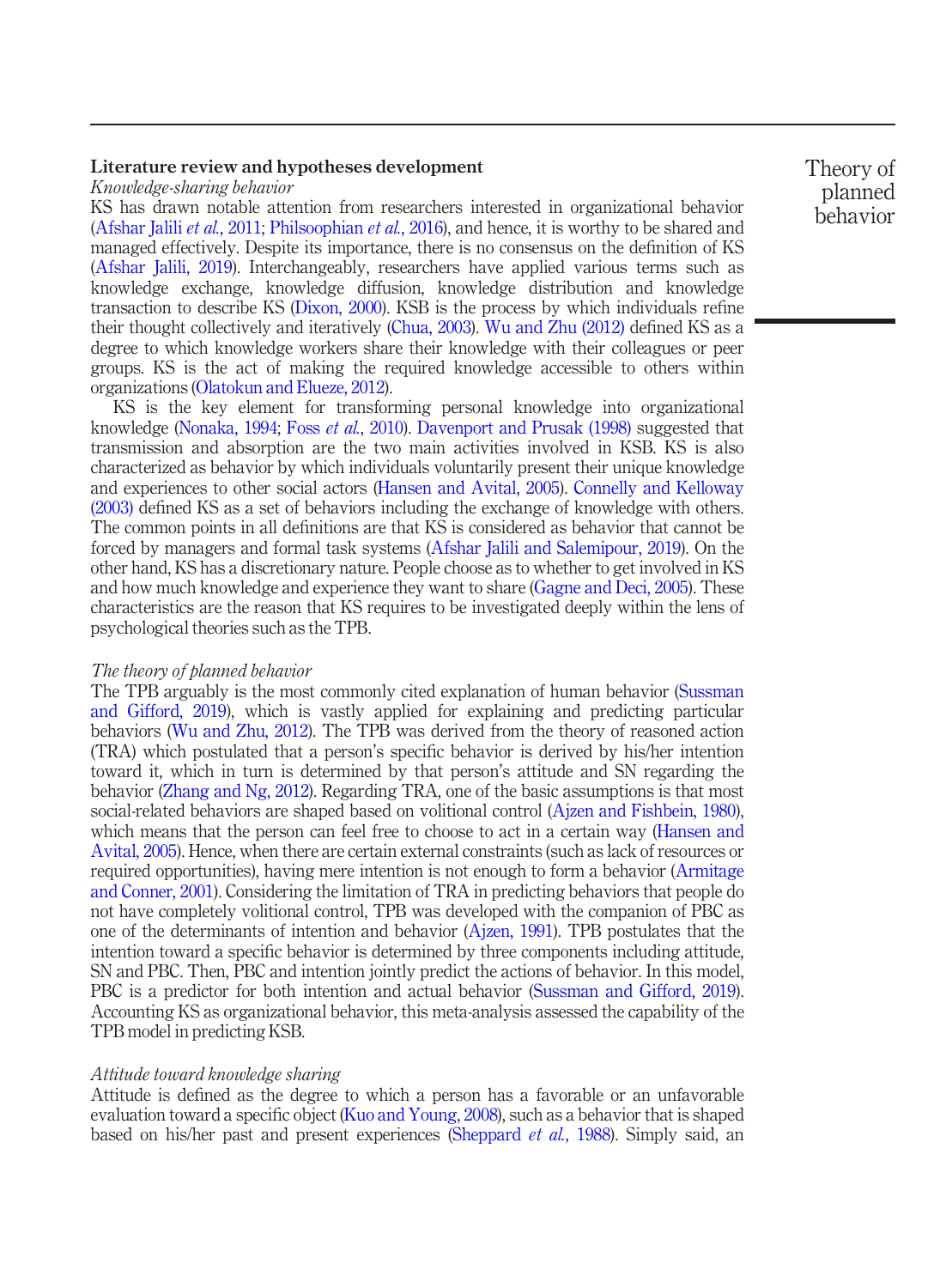# VJIKMS

attitude is one's evaluation of an object, ranging from extremely negative to extremely positive [\(Safa and Von Solms, 2016\)](#page-21-8). [Hepler \(2015\)](#page-19-9) considered attitude as a psychological tendency toward an object that can influence intention.

According to the TPB, attitude is formed based on a set of beliefs about the expected outcomes of behavior and the extent to which these consequences are favorable or unfavorable ([Ajzen and Fishbein, 1980\)](#page-17-7). The conducted research on the TPB in a KM context postulates that attitude significantly and positively influences the intention toward KSB ([Kuo and Young, 2008](#page-20-0); [Kuo and Young, 2008](#page-20-0); [Stenius](#page-21-9) et al., 2015; [Cheng, 2017;](#page-18-6) [Samad,](#page-21-10) [2018](#page-21-10)). However, some researchers have questioned this relationship. For instance, [Stenius](#page-21-9) et al. [\(2015\)](#page-21-9) claimed that a mere positive attitude toward KS significantly relates to intention, while negative attitude has a non-significant relationship with intention. Besides, [Teh and](#page-22-6) [Yong \(2011\)](#page-22-6) proposed that attitude affects KSI negatively. From these findings, the following hypothesis can be drawn:

H1. The attitude toward KS associates with intention toward KS.

#### Subjective norms and intention toward knowledge sharing

SN is based on normative beliefs ([Wu and Zhu, 2012](#page-22-4)) which refer to one's perceived social pressure as to whether expect them to involve in a particular behavior [\(Chennamaneni](#page-18-2) et al., [2012](#page-18-2)). In other words, it is defined as a person's belief that significant others or reference groups whether to expect him/her to involve in a particular behavior. These significant others and reference groups might be executive board, top managers, supervisors, peer groups ([Chennamaneni](#page-18-2) et al., 2012) and organizational role models.

By applying the TPB in the KM context, subjective norm reflects the perceptions as to whether KSB is accepted, encouraged and performed by significant others [\(Kuo and Young,](#page-20-0) [2008](#page-20-0)). KS occurs whenever organizational members help one another to develop the required capacities ([Senge, 1998](#page-21-11)). Conversely, organizational knowledge-rejecting norms might hinder KSB [\(Husted and Michailova, 2002\)](#page-19-10). Although some studies have questioned the relationship between SN and KSI ([Sihombing, 2011](#page-21-12); [So and Bolloju, 2010;](#page-21-13) [Zhang and Ng,](#page-22-5) [2012](#page-22-5); Ling *et al.*[, 2013\)](#page-20-8), notable number of researchers have reported the significant positive relationship between both constructs (Ryu et al.[, 2003](#page-21-14); [Lin and Lee, 2004](#page-20-9); Bock et al.[, 2005](#page-18-7); [Stenius](#page-21-9) et al., 2015; [Mafabi](#page-20-10) et al., 2017; [Igbinovia, 2018\)](#page-20-11). Based on the mentioned findings, the following hypothesis is derived:

H2. The SN associates with intention toward KS.

#### Perceived behavioral control of knowledge sharing

PBC refers to the extent to which a person perceives his/her ability to perform a particular behavior ([Ajzen,](#page-17-9) [1985, 1988](#page-17-10)). It is a perception of ease or difficulty of doing the behavior [\(Cox, 2012](#page-18-8)). More precisely, [Ajzen \(2002\)](#page-17-11) postulated that self-efficacy and controllability jointly determine PBC. The TPB proposes that PBC influences on intention because people are not naturally interested in behaviors, which leads them to failure. The role of PBC in the TPB can be investigated in two ways. First, it collectively with SN and attitude determines intention. Second, actual behavior can be affected directly by PBC ([Chennamaneni](#page-18-2) *et al.*, [2012](#page-18-2)).

In the KS context, people do not intend to or perform KS unless there are reliable PBC, including self-efficacy and controllability. Reviewing literature, some researchers have questioned both the relationship between PBC and KSI (Ryu *et al.*[, 2003;](#page-21-14) [Idrus and Rochman, 2012;](#page-20-6)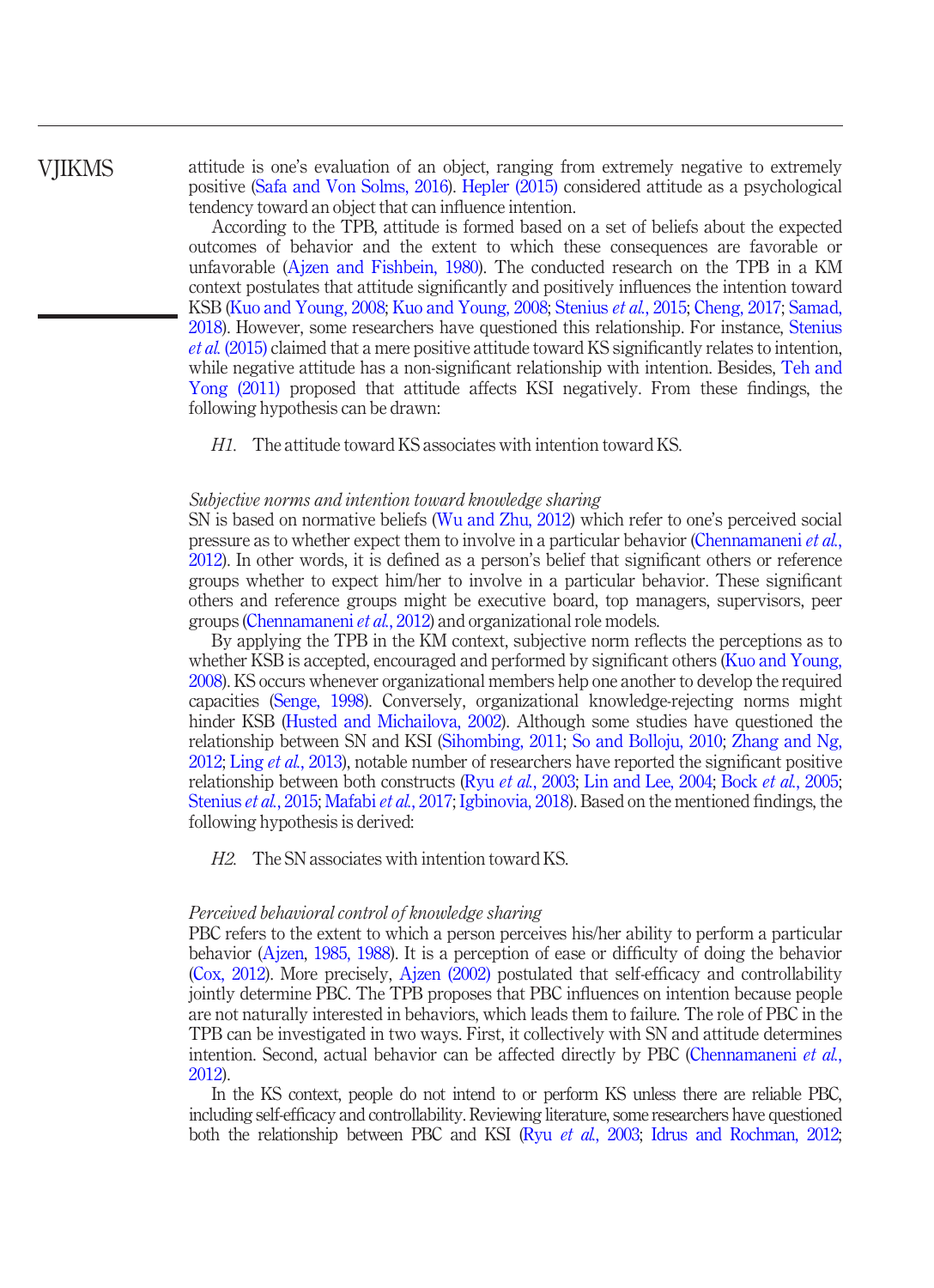[Akhavan and Sarkhosh, 2015\)](#page-17-3) and the relationship between PBC and KSB ([Kuo and Young,](#page-20-0) [2008;](#page-20-0) [Zhang and Ng, 2012](#page-22-5)). [Sihombing \(2011\)](#page-21-12) even deduced that PBC impacts negatively on KSB. However, others acknowledge that PBC influence on intention [\(Lin and Lee, 2004;](#page-20-9) [So and Bolloju,](#page-21-15) [2005;](#page-21-15) Teh et al.[, 2010](#page-22-7); [Chen, 2011](#page-18-9); [Safa and Von Solms, 2016\)](#page-21-8) and actual behavior [\(He-feng, 2009](#page-19-11); [Chennamaneni](#page-18-2) et al., 2012; [Wu and Zhu, 2012](#page-22-4); [Samad, 2018](#page-21-10)). Considering that supportive researches outweigh the negative ones, the following hypotheses can be drawn:

Theory of planned behavior

- H3. The PBC associates with intention toward KS.
- H4. The PBC associates with KSB.

#### Intention toward knowledge sharing and actual knowledge sharing behavior

Behavioral intention is motivational factor that indicates the readiness of a person for getting involved in a particular behavior. In other words, it refers to an individual's willingness to try or exert efforts for performing a behavior [\(Ajzen, 1991\)](#page-17-8). [Lee \(2014\)](#page-20-12) defined intention as a mental state which illustrates a commitment to executing a specific action to achieve a goal.

In the context of KM, intention means a knowledge worker's readiness and willingness to engage in KSB ([Wu and Zhu, 2012](#page-22-4)). Regarding the mentioned literature, the intention in the TPB context is determined jointly by attitude, SN and PBC. Underlying these constructs, it is expected that KSI leads to actual KSB. Unless ([Kuo and Young, 2008](#page-20-0); [Olatokun and](#page-21-5) [Elueze, 2012](#page-21-5)) most studies investigated KS in TPB consensus that KSI affects actual KSB (Chen et al.[, 2009](#page-20-13); Teh et al.[, 2010;](#page-22-7) [Tohidinia and Mosakhani, 2010;](#page-22-2) [Chen, 2011;](#page-18-9) [Akhavan and](#page-17-3) [Sarkhosh, 2015](#page-17-3)). Therefore, the following hypothesis can be proposed:

H5. The intention toward KS associates with KSB.

[Figure 1](#page-4-0) presents the hypotheses generated for investigating in this meta-analysis. Furthermore, [Table I](#page-5-0) reveals the summarized definition of constructs used in the study.

#### **Method**

Meta-analysis has been widely accepted during the past 25 years in the social and managerial context as a useful research methodology that integrates quantitatively the findings of a set of single primary studies on a specific topic ([Huedo-Medina](#page-19-12) et al., 2006). The method used in this research is declared as follows:



**Notes:** SN = subjective norms; PBC = perceived behavioral control;  $KSI =$  knowledge sharing intention;  $KSB =$ knowledge sharing behavior

<span id="page-4-0"></span>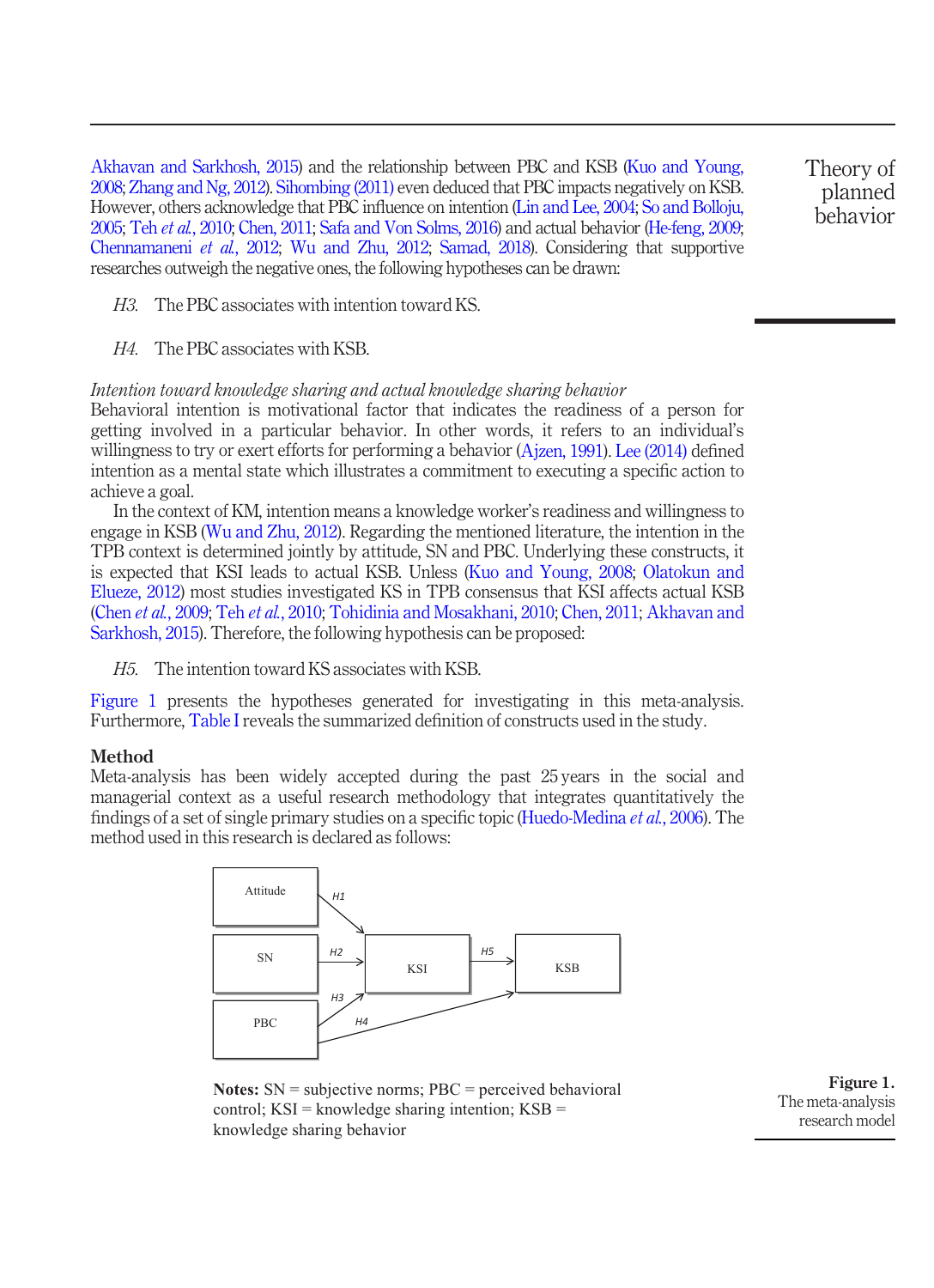# **VIIKMS**

<span id="page-5-0"></span>Table I. Summarized definitions

Eligibility criteria

For conducting meta-analysis, an explicit set of inclusion and exclusion criteria should be developed for three reasons including:

- (1) developing reliable guidance to decide which studies should be included in the meta-analysis;
- (2) defining the population to which the meta-analysis make conclusions; and finally; and
- (3) following the transparency goal in reporting, in the case that a reader performing the same searches could come to the same conclusions ([Card, 2012](#page-18-10)).

For defining inclusion criteria, any study applying regression or structural equation modeling for analyzing the impact of TPB components on KSB was considered in this research. Studies were included if they:

- applied KSB as the independent variables;
- considered TPB elements entirely as a research model;
- presented analyzable data (i.e. correlation, *p*-value);
- used a self-report questionnaire for measuring or experimental research;
- were written in English or Farsi (Persian); and finally; and
- were research papers, dissertations and industrial studies, importing proper statistics to meta-analysis, and there were no constraints about the time and population of the studies.

### Literature search

A multi-step literature search was operated to collect required primary studies for inclusion in the current research. First, the below databases were used for the literature search by applying the keywords of "knowledge sharing," "knowledge sharing behavior," "theory of planned behavior" and "theory of reasoned behavior".

- EBSCO;
- ProQuest;
- ScienceDirect;
- Elsevier:
- Sage;
- Emerald insight; and
- Taylor & Francis Online.

| Construct       | Definition                                                                                                                                                                           |
|-----------------|--------------------------------------------------------------------------------------------------------------------------------------------------------------------------------------|
| <b>Attitude</b> | A psychological tendency, based on an individual's previous and present experiences, with<br>which he/she evaluates a behavior ranging from extremely negative to extremely positive |
| SN              | One's perceived social pressure based on normative beliefs, as to whether a particular<br>behavior is accepted, encouraged and performed by significant others                       |
| <b>PBC</b>      | The extent to which a person perceived his/her ability to perform a particular behavior<br>which is determined jointly by self-efficacy and controllability                          |
| Intention       | Motivational factors indicating the readiness of an individual to exert efforts to perform a<br>particular behavior for achieving a goal                                             |
| <b>KSB</b>      | A set of discretionary activities of making personal valuable knowledge and experience<br>actively available to others within an organization to foster organizational learning      |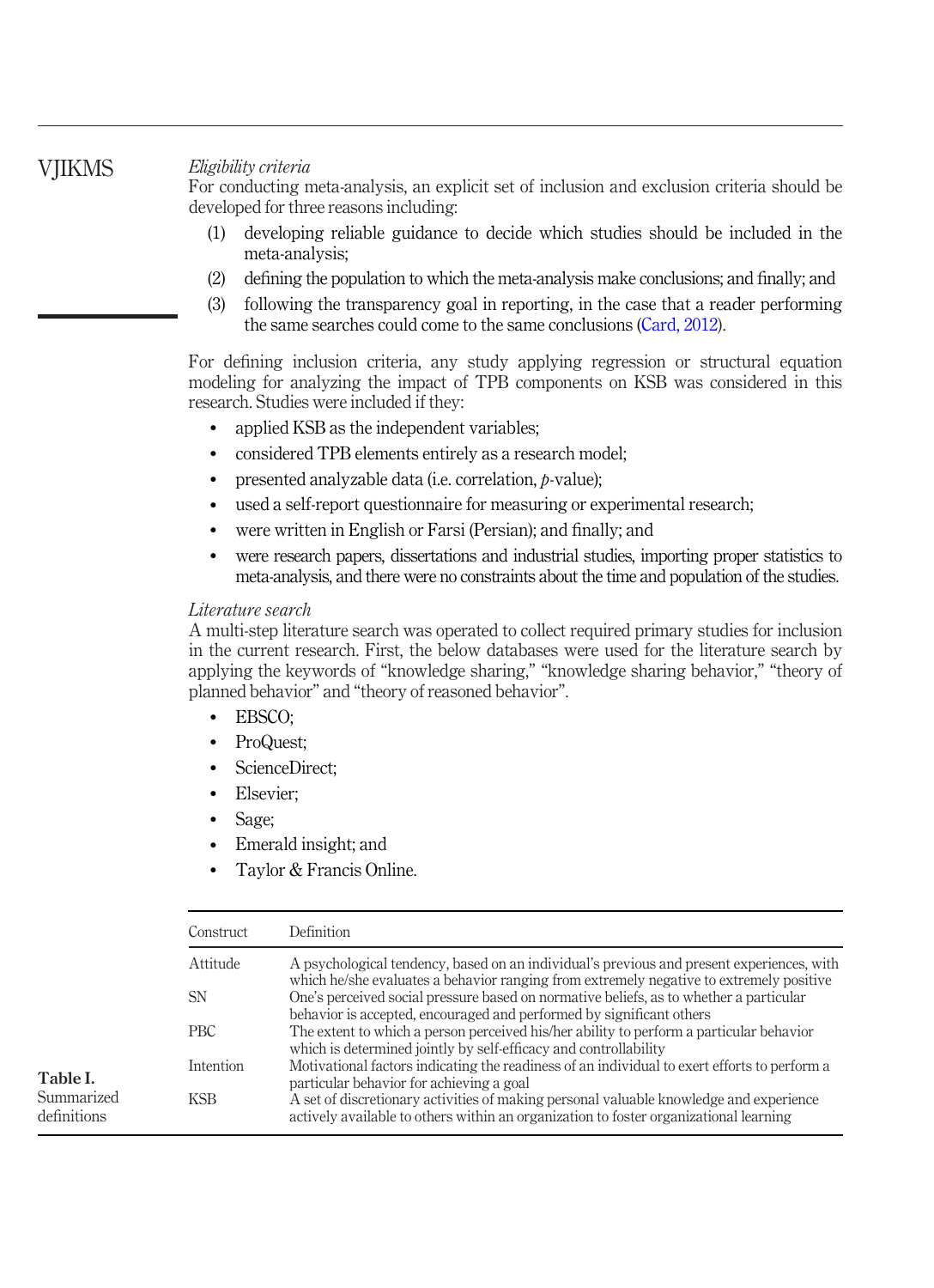Second, chain searching, also known as backward reference searching, was performed to ensure that maximum related studies, based on the considered criteria, had been identified in this meta-analysis. Chain searching involves identifying the studies cited in an article. The flow diagram of the study selection process is presented in [Figure 2,](#page-6-0) and the results of literature searching are detailed in [Table II](#page-6-1).

#### Results

The meta-analysis was conducted by using the comprehensive meta-analysis software, version 2.2.064 (CMA2). In meta-analysis research, the statistical outcomes of every study are quantified using an effect-size index (i.e. correlation, odds ratio, etc.) which enables us to compare and interpret all results in the same metric ([Cooper and Hedges, 1994](#page-18-11); [Hunter and](#page-19-4) [Schmidt, 2004\)](#page-19-4). Effect-size index was calculated for each study using statistics such as correlation,  $t$ -value, sample size, standard error and  $b$ -value depending on the data provided by the chosen studies.

#### Descriptive statistics

Participant characteristics, research methodology and countries of the included studies were coded for meta-analysis. The final sample included 46 surveys and just one experimental study. The range of publication dates is from 2003 to 2018 (mode = 2011, median = 2011). In total, 17 countries were presented in the sample illustrated in [Table III.](#page-7-0) Just about 83 per cent



| Criteria                                                 | <b>Studies</b> | (%)      |                   |
|----------------------------------------------------------|----------------|----------|-------------------|
| Initial hits                                             | 44.723         | 100      |                   |
| Not relevant (based on inclusion and exclusion criteria) | 44.358         | $-99.18$ |                   |
| Not in English or Farsi (Persian)                        | 273            | $-0.6$   | Table II.         |
| No or inappropriate statistics for meta-analysis         | 46             | $-0.1$   | Identification of |
| Available sample                                         | 46             | 0.1      | included samples  |

Theory of planned behavior

<span id="page-6-1"></span><span id="page-6-0"></span>Figure 2. Flow diagram of the study selection process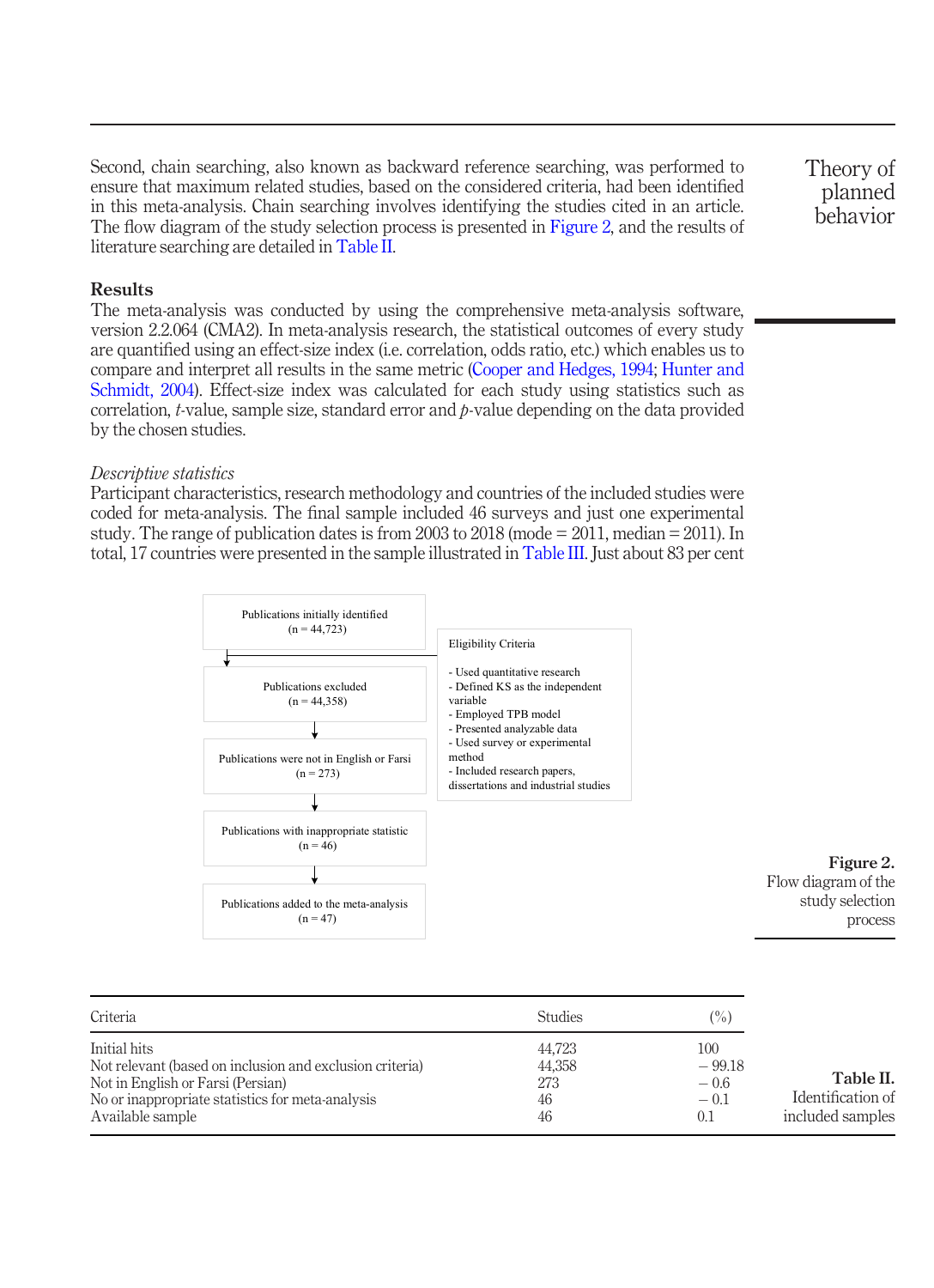<span id="page-7-0"></span>

| (continued)<br>All professionals working in construction teams in Hong Kong Special Administrative<br>Corporate members of the Knowledge Management Research Center (KMRC)<br>Research and development (R&D) engineers from 52 high-technology firms<br>Students at two branches of Islamic Azad University in Tehran<br>Full-time and part-time faculty members in a private university<br>Registered lawyers and legal practitioners in the city of Ibadan<br>Full-time employees enrolled in MBA and senior-level classes<br>Lecturers in 16 Islamic universities in Riau province<br>The employees of several Malaysian organizations<br>Four large Korean high-tech production companies<br>Students enrolled in MBA and senior-level classes<br>The user community of an online game developer<br>An industrial research and development center<br>Students majoring in information technology<br>Jsing Webroot online survey in a company<br>Full-time employees from 23 organizations<br>Auditors from different accounting firms<br>A large public-sector organization<br>Region (HKSAR) government list<br>Four manufacturing companies<br>IT professionals in a university<br>Nurses at a public hospital<br>Employees from 13 hotels<br>IT industrial practitioners<br>Construction companies<br>Students at a university<br>Sample characteristics<br>High school teachers<br>Nurses and doctors<br>Software engineers<br>50 organizations<br>School teachers<br>Senior students<br>Online survey<br>Southwest USA<br>Southwest USA<br>Hong Kong<br>Hong Kong<br>ndonesia<br>Indonesia<br>Indonesia<br>Malaysia<br>Malaysia<br>Germany<br>Malaysia<br>Malaysia<br>Malaysia<br>Nigerian<br><b>Jganda</b><br>Country<br>Taiwan<br>Turkey<br>Finland<br>Taiwan<br>Finland<br>Taiwan<br>Taiwan<br>Korea<br>Korea<br>Korea<br>China<br>China<br>China<br>Syria<br><b>USA</b><br>m<br>Iran<br>Sample size<br>$325 \overline{1}$<br>200<br>395<br>116<br>$400$<br>200<br>$87\,$<br>482<br>85<br>363<br>283<br>$\frac{3}{23}$<br>$273 \overline{\smash{\big)}\ 190}$<br>220<br>483<br>282<br>300<br>213<br>336<br>147<br>430<br>$\frac{127}{217}$<br>244<br>191<br>777<br>2015)<br>Study (in chronological order)<br>$\mathbf{6}$<br>$\overline{4}$<br>ন<br>(2012)<br>Safa and Von Solms (2016)<br>Arpaci and Baloglu (2016)<br>Olatokun and Elueze (201<br>Luturmas and Indarti (20<br>Verena and Cornelius (20<br>Akhavan and Sarkhosh<br>Ibragimova et al. (2012)<br>Alipourdarvishi (2014)<br>Shu and Chuang (2011<br>[Sai and Cheng (2010)<br>Mahyarni et al. (2012<br>Zhang and Ng (2012)<br>$Z$ hang and $Ng$ (2012)<br>Teh and Yong (2011<br>Chennamaneni et al.<br>Chuang et al. $(2015)$<br>Hau and Kim (2011<br>Casimir et al. (2012)<br>Stenius et al. (2015)<br>Stenius et al. (2015)<br>Mafabi et al. (2017)<br>Wu and Zhu (2012)<br>Wang et al. (2015)<br>Khalil et al. (2014)<br>Sihombing (2011)<br>$\epsilon$ on et al. $(2011)$<br>Hau et al. (2016)<br>Teh et al. (2010)<br>Samad (2018)<br>Cheng $(2017)$<br>Chen (2011)<br>Wei (2010) | Table III.<br>Sample<br>characteristics |  | VJIKMS |
|------------------------------------------------------------------------------------------------------------------------------------------------------------------------------------------------------------------------------------------------------------------------------------------------------------------------------------------------------------------------------------------------------------------------------------------------------------------------------------------------------------------------------------------------------------------------------------------------------------------------------------------------------------------------------------------------------------------------------------------------------------------------------------------------------------------------------------------------------------------------------------------------------------------------------------------------------------------------------------------------------------------------------------------------------------------------------------------------------------------------------------------------------------------------------------------------------------------------------------------------------------------------------------------------------------------------------------------------------------------------------------------------------------------------------------------------------------------------------------------------------------------------------------------------------------------------------------------------------------------------------------------------------------------------------------------------------------------------------------------------------------------------------------------------------------------------------------------------------------------------------------------------------------------------------------------------------------------------------------------------------------------------------------------------------------------------------------------------------------------------------------------------------------------------------------------------------------------------------------------------------------------------------------------------------------------------------------------------------------------------------------------------------------------------------------------------------------------------------------------------------------------------------------------------------------------------------------------------------------------------------------------------------------------------------------------------------------------------------------------------------------------------------------------------------------------------------------------------------------------------------------------------------------------------------------------------------------------------------------------------------------------------------------------------------------------|-----------------------------------------|--|--------|
|                                                                                                                                                                                                                                                                                                                                                                                                                                                                                                                                                                                                                                                                                                                                                                                                                                                                                                                                                                                                                                                                                                                                                                                                                                                                                                                                                                                                                                                                                                                                                                                                                                                                                                                                                                                                                                                                                                                                                                                                                                                                                                                                                                                                                                                                                                                                                                                                                                                                                                                                                                                                                                                                                                                                                                                                                                                                                                                                                                                                                                                                  |                                         |  |        |
|                                                                                                                                                                                                                                                                                                                                                                                                                                                                                                                                                                                                                                                                                                                                                                                                                                                                                                                                                                                                                                                                                                                                                                                                                                                                                                                                                                                                                                                                                                                                                                                                                                                                                                                                                                                                                                                                                                                                                                                                                                                                                                                                                                                                                                                                                                                                                                                                                                                                                                                                                                                                                                                                                                                                                                                                                                                                                                                                                                                                                                                                  |                                         |  |        |
|                                                                                                                                                                                                                                                                                                                                                                                                                                                                                                                                                                                                                                                                                                                                                                                                                                                                                                                                                                                                                                                                                                                                                                                                                                                                                                                                                                                                                                                                                                                                                                                                                                                                                                                                                                                                                                                                                                                                                                                                                                                                                                                                                                                                                                                                                                                                                                                                                                                                                                                                                                                                                                                                                                                                                                                                                                                                                                                                                                                                                                                                  |                                         |  |        |
|                                                                                                                                                                                                                                                                                                                                                                                                                                                                                                                                                                                                                                                                                                                                                                                                                                                                                                                                                                                                                                                                                                                                                                                                                                                                                                                                                                                                                                                                                                                                                                                                                                                                                                                                                                                                                                                                                                                                                                                                                                                                                                                                                                                                                                                                                                                                                                                                                                                                                                                                                                                                                                                                                                                                                                                                                                                                                                                                                                                                                                                                  |                                         |  |        |
|                                                                                                                                                                                                                                                                                                                                                                                                                                                                                                                                                                                                                                                                                                                                                                                                                                                                                                                                                                                                                                                                                                                                                                                                                                                                                                                                                                                                                                                                                                                                                                                                                                                                                                                                                                                                                                                                                                                                                                                                                                                                                                                                                                                                                                                                                                                                                                                                                                                                                                                                                                                                                                                                                                                                                                                                                                                                                                                                                                                                                                                                  |                                         |  |        |
|                                                                                                                                                                                                                                                                                                                                                                                                                                                                                                                                                                                                                                                                                                                                                                                                                                                                                                                                                                                                                                                                                                                                                                                                                                                                                                                                                                                                                                                                                                                                                                                                                                                                                                                                                                                                                                                                                                                                                                                                                                                                                                                                                                                                                                                                                                                                                                                                                                                                                                                                                                                                                                                                                                                                                                                                                                                                                                                                                                                                                                                                  |                                         |  |        |
|                                                                                                                                                                                                                                                                                                                                                                                                                                                                                                                                                                                                                                                                                                                                                                                                                                                                                                                                                                                                                                                                                                                                                                                                                                                                                                                                                                                                                                                                                                                                                                                                                                                                                                                                                                                                                                                                                                                                                                                                                                                                                                                                                                                                                                                                                                                                                                                                                                                                                                                                                                                                                                                                                                                                                                                                                                                                                                                                                                                                                                                                  |                                         |  |        |
|                                                                                                                                                                                                                                                                                                                                                                                                                                                                                                                                                                                                                                                                                                                                                                                                                                                                                                                                                                                                                                                                                                                                                                                                                                                                                                                                                                                                                                                                                                                                                                                                                                                                                                                                                                                                                                                                                                                                                                                                                                                                                                                                                                                                                                                                                                                                                                                                                                                                                                                                                                                                                                                                                                                                                                                                                                                                                                                                                                                                                                                                  |                                         |  |        |
|                                                                                                                                                                                                                                                                                                                                                                                                                                                                                                                                                                                                                                                                                                                                                                                                                                                                                                                                                                                                                                                                                                                                                                                                                                                                                                                                                                                                                                                                                                                                                                                                                                                                                                                                                                                                                                                                                                                                                                                                                                                                                                                                                                                                                                                                                                                                                                                                                                                                                                                                                                                                                                                                                                                                                                                                                                                                                                                                                                                                                                                                  |                                         |  |        |
|                                                                                                                                                                                                                                                                                                                                                                                                                                                                                                                                                                                                                                                                                                                                                                                                                                                                                                                                                                                                                                                                                                                                                                                                                                                                                                                                                                                                                                                                                                                                                                                                                                                                                                                                                                                                                                                                                                                                                                                                                                                                                                                                                                                                                                                                                                                                                                                                                                                                                                                                                                                                                                                                                                                                                                                                                                                                                                                                                                                                                                                                  |                                         |  |        |
|                                                                                                                                                                                                                                                                                                                                                                                                                                                                                                                                                                                                                                                                                                                                                                                                                                                                                                                                                                                                                                                                                                                                                                                                                                                                                                                                                                                                                                                                                                                                                                                                                                                                                                                                                                                                                                                                                                                                                                                                                                                                                                                                                                                                                                                                                                                                                                                                                                                                                                                                                                                                                                                                                                                                                                                                                                                                                                                                                                                                                                                                  |                                         |  |        |
|                                                                                                                                                                                                                                                                                                                                                                                                                                                                                                                                                                                                                                                                                                                                                                                                                                                                                                                                                                                                                                                                                                                                                                                                                                                                                                                                                                                                                                                                                                                                                                                                                                                                                                                                                                                                                                                                                                                                                                                                                                                                                                                                                                                                                                                                                                                                                                                                                                                                                                                                                                                                                                                                                                                                                                                                                                                                                                                                                                                                                                                                  |                                         |  |        |
|                                                                                                                                                                                                                                                                                                                                                                                                                                                                                                                                                                                                                                                                                                                                                                                                                                                                                                                                                                                                                                                                                                                                                                                                                                                                                                                                                                                                                                                                                                                                                                                                                                                                                                                                                                                                                                                                                                                                                                                                                                                                                                                                                                                                                                                                                                                                                                                                                                                                                                                                                                                                                                                                                                                                                                                                                                                                                                                                                                                                                                                                  |                                         |  |        |
|                                                                                                                                                                                                                                                                                                                                                                                                                                                                                                                                                                                                                                                                                                                                                                                                                                                                                                                                                                                                                                                                                                                                                                                                                                                                                                                                                                                                                                                                                                                                                                                                                                                                                                                                                                                                                                                                                                                                                                                                                                                                                                                                                                                                                                                                                                                                                                                                                                                                                                                                                                                                                                                                                                                                                                                                                                                                                                                                                                                                                                                                  |                                         |  |        |
|                                                                                                                                                                                                                                                                                                                                                                                                                                                                                                                                                                                                                                                                                                                                                                                                                                                                                                                                                                                                                                                                                                                                                                                                                                                                                                                                                                                                                                                                                                                                                                                                                                                                                                                                                                                                                                                                                                                                                                                                                                                                                                                                                                                                                                                                                                                                                                                                                                                                                                                                                                                                                                                                                                                                                                                                                                                                                                                                                                                                                                                                  |                                         |  |        |
|                                                                                                                                                                                                                                                                                                                                                                                                                                                                                                                                                                                                                                                                                                                                                                                                                                                                                                                                                                                                                                                                                                                                                                                                                                                                                                                                                                                                                                                                                                                                                                                                                                                                                                                                                                                                                                                                                                                                                                                                                                                                                                                                                                                                                                                                                                                                                                                                                                                                                                                                                                                                                                                                                                                                                                                                                                                                                                                                                                                                                                                                  |                                         |  |        |
|                                                                                                                                                                                                                                                                                                                                                                                                                                                                                                                                                                                                                                                                                                                                                                                                                                                                                                                                                                                                                                                                                                                                                                                                                                                                                                                                                                                                                                                                                                                                                                                                                                                                                                                                                                                                                                                                                                                                                                                                                                                                                                                                                                                                                                                                                                                                                                                                                                                                                                                                                                                                                                                                                                                                                                                                                                                                                                                                                                                                                                                                  |                                         |  |        |
|                                                                                                                                                                                                                                                                                                                                                                                                                                                                                                                                                                                                                                                                                                                                                                                                                                                                                                                                                                                                                                                                                                                                                                                                                                                                                                                                                                                                                                                                                                                                                                                                                                                                                                                                                                                                                                                                                                                                                                                                                                                                                                                                                                                                                                                                                                                                                                                                                                                                                                                                                                                                                                                                                                                                                                                                                                                                                                                                                                                                                                                                  |                                         |  |        |
|                                                                                                                                                                                                                                                                                                                                                                                                                                                                                                                                                                                                                                                                                                                                                                                                                                                                                                                                                                                                                                                                                                                                                                                                                                                                                                                                                                                                                                                                                                                                                                                                                                                                                                                                                                                                                                                                                                                                                                                                                                                                                                                                                                                                                                                                                                                                                                                                                                                                                                                                                                                                                                                                                                                                                                                                                                                                                                                                                                                                                                                                  |                                         |  |        |
|                                                                                                                                                                                                                                                                                                                                                                                                                                                                                                                                                                                                                                                                                                                                                                                                                                                                                                                                                                                                                                                                                                                                                                                                                                                                                                                                                                                                                                                                                                                                                                                                                                                                                                                                                                                                                                                                                                                                                                                                                                                                                                                                                                                                                                                                                                                                                                                                                                                                                                                                                                                                                                                                                                                                                                                                                                                                                                                                                                                                                                                                  |                                         |  |        |
|                                                                                                                                                                                                                                                                                                                                                                                                                                                                                                                                                                                                                                                                                                                                                                                                                                                                                                                                                                                                                                                                                                                                                                                                                                                                                                                                                                                                                                                                                                                                                                                                                                                                                                                                                                                                                                                                                                                                                                                                                                                                                                                                                                                                                                                                                                                                                                                                                                                                                                                                                                                                                                                                                                                                                                                                                                                                                                                                                                                                                                                                  |                                         |  |        |
|                                                                                                                                                                                                                                                                                                                                                                                                                                                                                                                                                                                                                                                                                                                                                                                                                                                                                                                                                                                                                                                                                                                                                                                                                                                                                                                                                                                                                                                                                                                                                                                                                                                                                                                                                                                                                                                                                                                                                                                                                                                                                                                                                                                                                                                                                                                                                                                                                                                                                                                                                                                                                                                                                                                                                                                                                                                                                                                                                                                                                                                                  |                                         |  |        |
|                                                                                                                                                                                                                                                                                                                                                                                                                                                                                                                                                                                                                                                                                                                                                                                                                                                                                                                                                                                                                                                                                                                                                                                                                                                                                                                                                                                                                                                                                                                                                                                                                                                                                                                                                                                                                                                                                                                                                                                                                                                                                                                                                                                                                                                                                                                                                                                                                                                                                                                                                                                                                                                                                                                                                                                                                                                                                                                                                                                                                                                                  |                                         |  |        |
|                                                                                                                                                                                                                                                                                                                                                                                                                                                                                                                                                                                                                                                                                                                                                                                                                                                                                                                                                                                                                                                                                                                                                                                                                                                                                                                                                                                                                                                                                                                                                                                                                                                                                                                                                                                                                                                                                                                                                                                                                                                                                                                                                                                                                                                                                                                                                                                                                                                                                                                                                                                                                                                                                                                                                                                                                                                                                                                                                                                                                                                                  |                                         |  |        |
|                                                                                                                                                                                                                                                                                                                                                                                                                                                                                                                                                                                                                                                                                                                                                                                                                                                                                                                                                                                                                                                                                                                                                                                                                                                                                                                                                                                                                                                                                                                                                                                                                                                                                                                                                                                                                                                                                                                                                                                                                                                                                                                                                                                                                                                                                                                                                                                                                                                                                                                                                                                                                                                                                                                                                                                                                                                                                                                                                                                                                                                                  |                                         |  |        |
|                                                                                                                                                                                                                                                                                                                                                                                                                                                                                                                                                                                                                                                                                                                                                                                                                                                                                                                                                                                                                                                                                                                                                                                                                                                                                                                                                                                                                                                                                                                                                                                                                                                                                                                                                                                                                                                                                                                                                                                                                                                                                                                                                                                                                                                                                                                                                                                                                                                                                                                                                                                                                                                                                                                                                                                                                                                                                                                                                                                                                                                                  |                                         |  |        |
|                                                                                                                                                                                                                                                                                                                                                                                                                                                                                                                                                                                                                                                                                                                                                                                                                                                                                                                                                                                                                                                                                                                                                                                                                                                                                                                                                                                                                                                                                                                                                                                                                                                                                                                                                                                                                                                                                                                                                                                                                                                                                                                                                                                                                                                                                                                                                                                                                                                                                                                                                                                                                                                                                                                                                                                                                                                                                                                                                                                                                                                                  |                                         |  |        |
|                                                                                                                                                                                                                                                                                                                                                                                                                                                                                                                                                                                                                                                                                                                                                                                                                                                                                                                                                                                                                                                                                                                                                                                                                                                                                                                                                                                                                                                                                                                                                                                                                                                                                                                                                                                                                                                                                                                                                                                                                                                                                                                                                                                                                                                                                                                                                                                                                                                                                                                                                                                                                                                                                                                                                                                                                                                                                                                                                                                                                                                                  |                                         |  |        |
|                                                                                                                                                                                                                                                                                                                                                                                                                                                                                                                                                                                                                                                                                                                                                                                                                                                                                                                                                                                                                                                                                                                                                                                                                                                                                                                                                                                                                                                                                                                                                                                                                                                                                                                                                                                                                                                                                                                                                                                                                                                                                                                                                                                                                                                                                                                                                                                                                                                                                                                                                                                                                                                                                                                                                                                                                                                                                                                                                                                                                                                                  |                                         |  |        |
|                                                                                                                                                                                                                                                                                                                                                                                                                                                                                                                                                                                                                                                                                                                                                                                                                                                                                                                                                                                                                                                                                                                                                                                                                                                                                                                                                                                                                                                                                                                                                                                                                                                                                                                                                                                                                                                                                                                                                                                                                                                                                                                                                                                                                                                                                                                                                                                                                                                                                                                                                                                                                                                                                                                                                                                                                                                                                                                                                                                                                                                                  |                                         |  |        |
|                                                                                                                                                                                                                                                                                                                                                                                                                                                                                                                                                                                                                                                                                                                                                                                                                                                                                                                                                                                                                                                                                                                                                                                                                                                                                                                                                                                                                                                                                                                                                                                                                                                                                                                                                                                                                                                                                                                                                                                                                                                                                                                                                                                                                                                                                                                                                                                                                                                                                                                                                                                                                                                                                                                                                                                                                                                                                                                                                                                                                                                                  |                                         |  |        |
|                                                                                                                                                                                                                                                                                                                                                                                                                                                                                                                                                                                                                                                                                                                                                                                                                                                                                                                                                                                                                                                                                                                                                                                                                                                                                                                                                                                                                                                                                                                                                                                                                                                                                                                                                                                                                                                                                                                                                                                                                                                                                                                                                                                                                                                                                                                                                                                                                                                                                                                                                                                                                                                                                                                                                                                                                                                                                                                                                                                                                                                                  |                                         |  |        |
|                                                                                                                                                                                                                                                                                                                                                                                                                                                                                                                                                                                                                                                                                                                                                                                                                                                                                                                                                                                                                                                                                                                                                                                                                                                                                                                                                                                                                                                                                                                                                                                                                                                                                                                                                                                                                                                                                                                                                                                                                                                                                                                                                                                                                                                                                                                                                                                                                                                                                                                                                                                                                                                                                                                                                                                                                                                                                                                                                                                                                                                                  |                                         |  |        |
|                                                                                                                                                                                                                                                                                                                                                                                                                                                                                                                                                                                                                                                                                                                                                                                                                                                                                                                                                                                                                                                                                                                                                                                                                                                                                                                                                                                                                                                                                                                                                                                                                                                                                                                                                                                                                                                                                                                                                                                                                                                                                                                                                                                                                                                                                                                                                                                                                                                                                                                                                                                                                                                                                                                                                                                                                                                                                                                                                                                                                                                                  |                                         |  |        |
|                                                                                                                                                                                                                                                                                                                                                                                                                                                                                                                                                                                                                                                                                                                                                                                                                                                                                                                                                                                                                                                                                                                                                                                                                                                                                                                                                                                                                                                                                                                                                                                                                                                                                                                                                                                                                                                                                                                                                                                                                                                                                                                                                                                                                                                                                                                                                                                                                                                                                                                                                                                                                                                                                                                                                                                                                                                                                                                                                                                                                                                                  |                                         |  |        |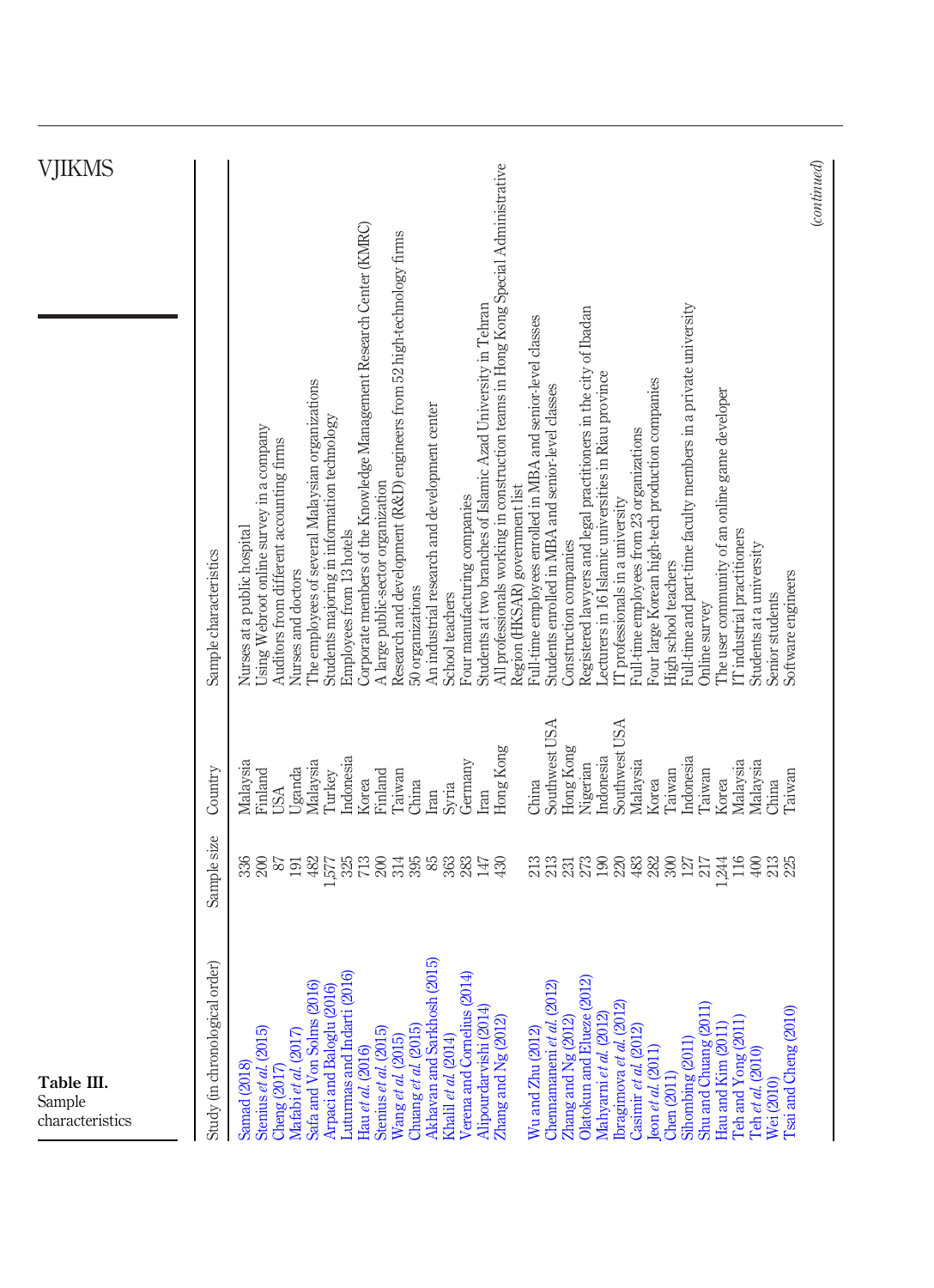|                                |                                                                                                                                                                                                                                                                                                                                                                                         | Theory of<br>planned<br>behavior |
|--------------------------------|-----------------------------------------------------------------------------------------------------------------------------------------------------------------------------------------------------------------------------------------------------------------------------------------------------------------------------------------------------------------------------------------|----------------------------------|
| Sample characteristics         | Chiefs of Graduate Medical Education (GME) Department of the 43 tertiary hospitals<br>Full-time senior college students and MBA students<br>30 organizations in 16 industries<br>10 of the 50 main oil companies<br>A-level architectural designers<br>Working IT professionals<br>Knowledge organizations<br>720 senior managers<br>Bank employees<br>Teachers<br>Teachers<br>Teachers |                                  |
| Country                        | Taiwan<br>Taiwan<br>Taiwan<br>Taiwan<br>Canada<br>China<br>Greece<br>Iran<br>China<br>Korea<br>Korea                                                                                                                                                                                                                                                                                    |                                  |
| Sample size                    | 199<br><u>ដ</u> ្ឋី និង និង និ<br>$\begin{array}{c} 259 \\ 170 \end{array}$<br>154<br>502<br>334                                                                                                                                                                                                                                                                                        |                                  |
| Study (in chronological order) | Kuo and Young (2008)<br>Kuo and Young (2008) – Study 1<br>Kuo and Young (2008) – Study 2<br>Bock et al. (2005)<br>Tohidinia and Mosakhani (2010)<br>i (2009)<br>Zhikun and Fungfai (2009)<br>Chatzoglou and Vraimak<br>So and Bolloju (2005)<br>Lin and Lee (2004)<br>Chen et al. (2009)<br>Ryu et al. (2003)<br>He-feng (2009)                                                         | Table III.                       |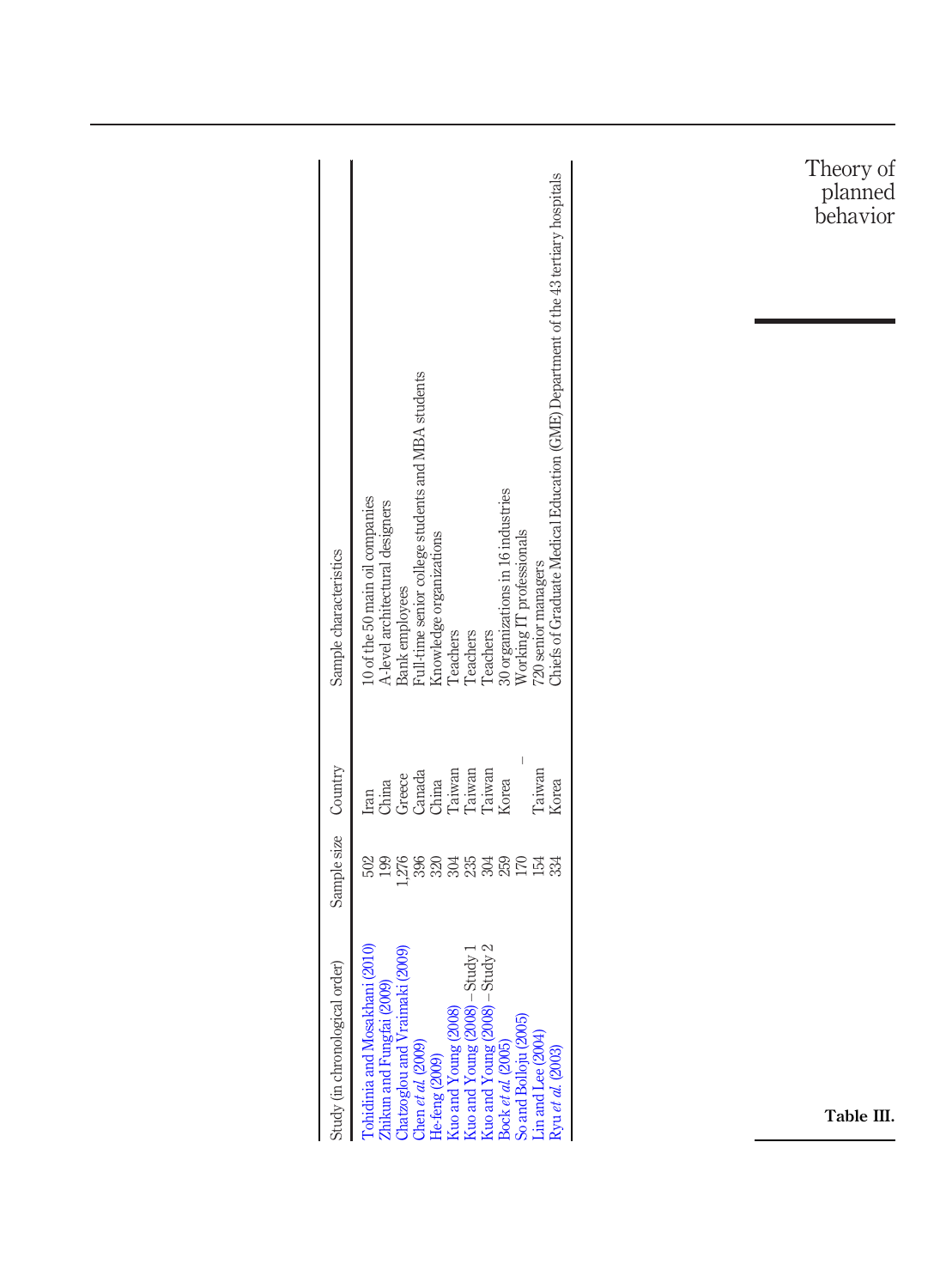**VIIKMS** 

<span id="page-9-0"></span>Table IV. Characteristics of included studies

of the included studies targeted professionals in different industries as their populations. [Table IV](#page-9-0) summarizes the descriptive statistics of the included studies.

#### Heterogeneity tests

Testing the heterogeneity is crucial in meta-analysis studies. The absence or the absence of true heterogeneity identifies the proper statistical model that should be applied in a metaanalysis study. Whenever the results of the chosen studies only differ by the sampling error (homogeneous case), the fixed-effects model is proper for attaining an average effect size. Conversely, meta-analysis can be calculated by using random-effect in case the included studies' results differ by more than the sampling error ([Hedges and Olkin, 1985;](#page-19-16) [Cooper and](#page-18-11) [Hedges, 1994](#page-18-11)). Three different heterogeneity tests are commonly used in meta-analysis studies for assessing whether there is true heterogeneity; the tests are listed as follow:

- Tau-square is a statistical test for qualifying the true heterogeneity which consists of estimating the between-study variance ([Huedo-Medina](#page-19-12) et al., 2006).
- Q-testis a statistical test introduced by [Cochran \(1954\)](#page-18-16) which is calculated by summing the squared deviations of each research's effect size from the overall effect estimate [\(Huedo-Medina](#page-19-12) et al., 2006). Q-test weighs the contribution of each study by its inverse variance. Rejecting the homogeneity hypothesis mainly results in the random-effect model for the meta-analysis that includes both within- and betweenstudy variability. In contrast, fixed-effects would be suitable for meta-analyzing.
- I-square is a statistical test proposed by [Higgins and Thompson \(2002\)](#page-19-17) which measures the extent of true heterogeneity by dividing the difference between the result of the Q-test and its degrees of freedom (k-1) by the Q-value itself and multiplied by 100 ([Huedo-Medina](#page-19-12) et al., 2006).

[Table V](#page-10-0) states the outcome of the heterogeneity tests. Q-value for all the studied hypotheses was significant  $(p < 0.001)$  which means that there is no true heterogeneity between studies. The amount of calculated I-squared in hypotheses is significantly higher than 75, which means that the extent of the absence of heterogeneity is high in each hypothesis, and hence, it can be deduced that the results of the I-squared test aligned with Q-test's findings. Finally, the resulted tau-squared in all included studies investigating the research hypotheses in which their amount is far less than 0.19, which reveals the absence of true heterogeneity in every single hypothesis. To conclude, all the heterogeneity tests confirmed the absence of

| Category                    | Characteristic             | No. of studies | $\binom{0}{0}$ of studies |
|-----------------------------|----------------------------|----------------|---------------------------|
| Participant characteristics | <b>Students</b>            | 5              | 10.63                     |
|                             | Professionals              | 39             | 82.98                     |
|                             | Students and professionals | 3              | 6.38                      |
| Research method             | Survey                     | 46             | 97.87                     |
|                             | Experiment                 |                | 2.13                      |
| Scope of KS                 | Inter-organizational       | 13             | 27.66                     |
|                             | Intra-organizational       | 34             | 72.34                     |
| Study continent of origin   | Asia                       | 33             | 70.22                     |
|                             | Africa                     | 2              | 4.25                      |
|                             | North America              | 4              | 8.51                      |
|                             | Europe                     | 4              | 8.51                      |
|                             | Middle East                | 4              | 8.51                      |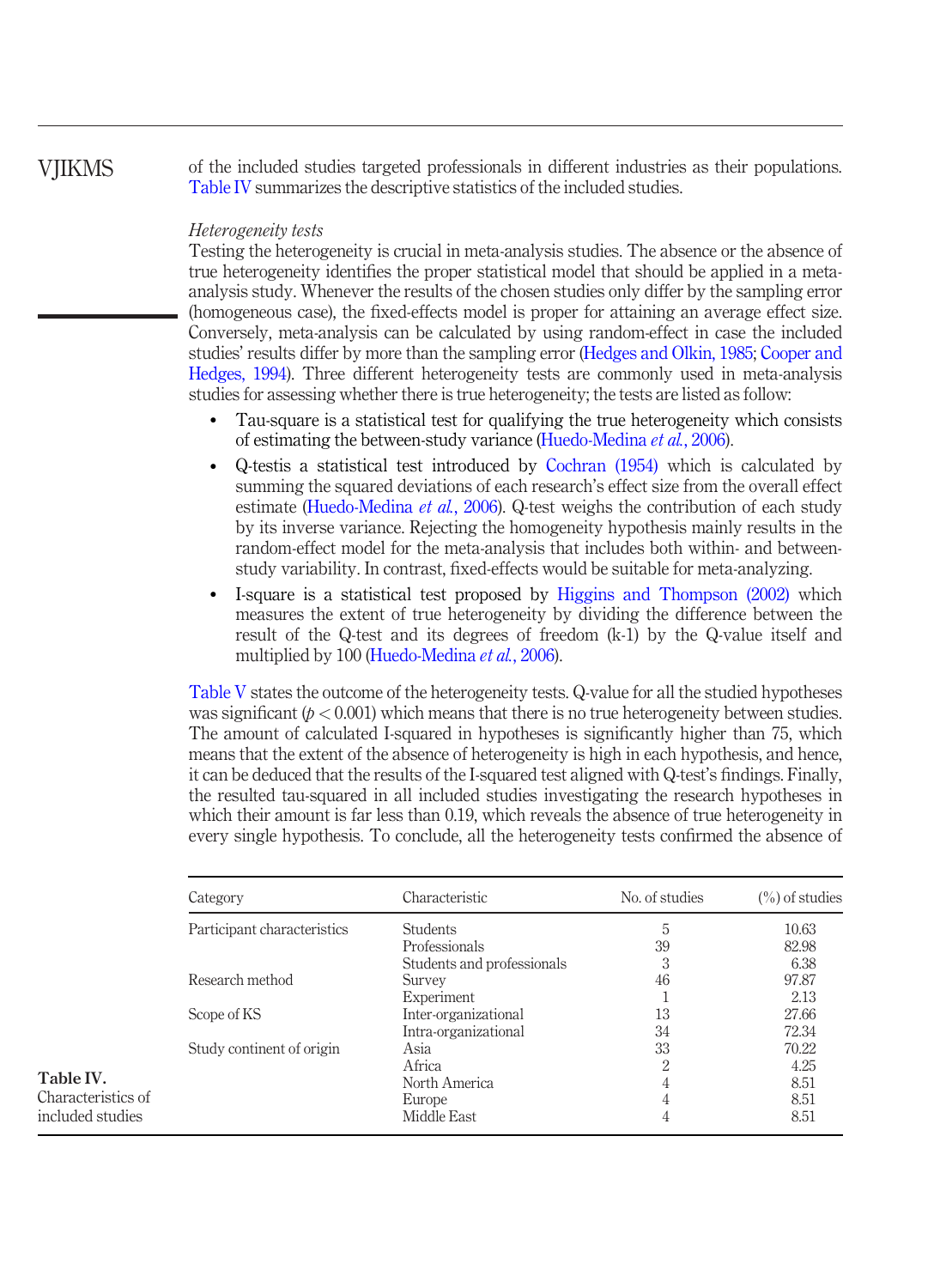heterogeneity between the included studies. Thus, the random-effect model is proper for meta-analysis calculations.

#### Publication bias analysis

The reliability of the conclusions of the meta-analysis strongly depends on publication bias [\(Begg and Berlin, 1988](#page-18-17)). Publication bias mainly results from reporting bias which arises when the submission of research findings is influenced by the nature and direction of results [\(Sterne](#page-21-17) *et al.*, 2011). Statistically significant "positive" findings are more likely to be reported, published in high impact journals and cited by others [\(Hopewell](#page-19-18) *et al.*, 2007). Thus, results that are negative or non-significant may be filtered, manipulated or presented as positive results ([Turner](#page-22-13) *et al.*, 2008). [Rosenthal \(1979\)](#page-21-18) claimed that researchers tend to not submit studies with insignificant or negative results, called "the file drawer effect," which may overstate the effect size in a meta-analysis. To assess publication bias, the funnel plot, the trim and fill method, the fail-safe  $n$  and rank correlation [\(Talebi, 2013\)](#page-22-14) were applied.

#### Funnel plot

The funnel plot [\(Figures 3](#page-11-0)-[7](#page-13-0)) is a graphical scatter plot of the effect estimates from individual studies against some measure of each study's size or precision. In this plot, the larger, most powerful studies were placed toward the top (Sterne *et al.*[, 2011\)](#page-21-17). An asymmetrical funnel plot would suggest publication bias ([Whitehead, 2002\)](#page-22-15). In the absence of publication bias, the plot presents a symmetrical inverted funnel. [Figures 3](#page-11-0)[-7](#page-13-0) illustrate the funnel plot of the included studies for every single hypothesis. By investigating the presented funnel plots, it is found that there is no evidence of asymmetry unless in studies investigating the relationship between PBC and KSB. Therefore, there are no publication bias in the included studies examining the relationship between attitude and intention (toward KS), SN and intention, PBC and intention and finally intention and KSB. However, there is publication bias in reporting the relationship between PBC and actual KSB. The trim and fill method, presented in the next session, defines to what extent this bias would influence the results of this meta-analysis study.

#### The trim and fill method

The trim and fill algorithm is based on the formalization of the qualitative approach using the funnel plot ([Figures 3](#page-11-0)-[7\)](#page-13-0). First, it trims off the asymmetric outlying part of the funnel plot after calculating the number of studies placed in the asymmetric part. Second, the symmetric remainder is used to estimate the true center of the funnel, and then the trimmed studies and their missing counterparts are replaced around the center. Then the final estimate of the true mean and its variance are calculated based on the filled funnel plot [\(Duval and Tweedie, 2000](#page-19-19)).

| $I^2$<br>Tan <sup>2</sup><br>Standard error<br>Heterogeneity result<br><b>Hypotheses</b><br>Q-value<br>$b-value$ |                                                     |                                           |                                                |                                           |                                           |                                                         |  |  |  |
|------------------------------------------------------------------------------------------------------------------|-----------------------------------------------------|-------------------------------------------|------------------------------------------------|-------------------------------------------|-------------------------------------------|---------------------------------------------------------|--|--|--|
| Attitude > intention<br>$SN >$ intention<br>$PBC$ intention<br>Intention $>$ KSB<br>PBC > KSB                    | 628.945<br>617.531<br>373.011<br>532.713<br>213.060 | 0.000<br>0.000<br>0.000<br>0.000<br>0.000 | 93.322<br>94.170<br>94.102<br>94.556<br>94.368 | 0.048<br>0.049<br>0.062<br>0.060<br>0.066 | 0.016<br>0.016<br>0.025<br>0.022<br>0.036 | <b>ABOTH</b><br>ABOTH<br><b>ABOTH</b><br>ABOTH<br>ABOTH |  |  |  |
| <b>Note:</b> $ABOTH = absence of true heterogeneity$                                                             |                                                     |                                           |                                                |                                           |                                           |                                                         |  |  |  |

Theory of planned behavior

<span id="page-10-0"></span>Table V. Results of heterogeneity tests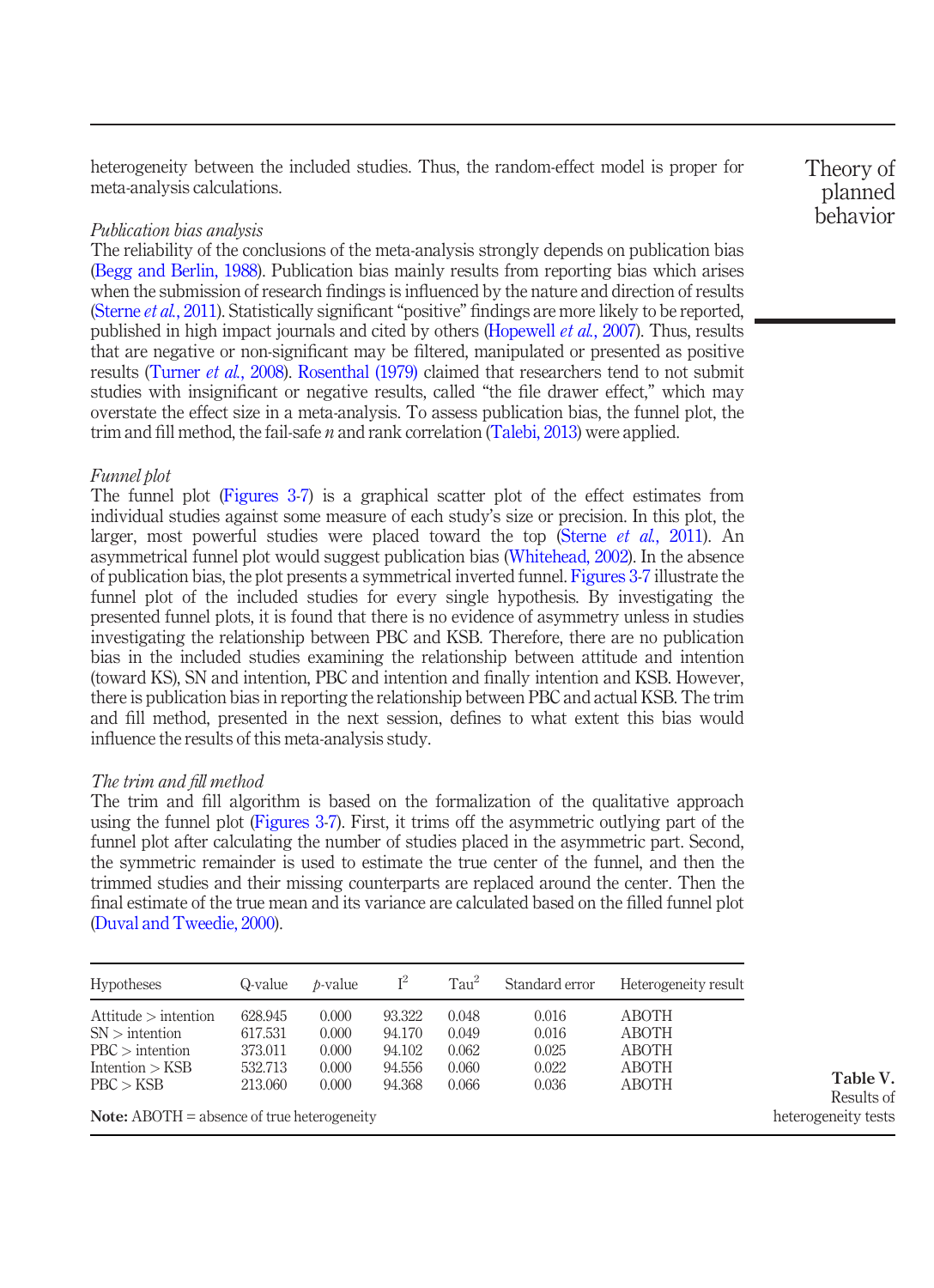<span id="page-11-0"></span>

The illustrated results in [Table VI](#page-13-1) reveal that there are 12 studies containing publication bias and would make a difference in the calculated effect size of the included studies investigating the relationship between SN and KSI. If these studies included this metaanalysis, the results would shift to the right side of the mean, in which the effect size would change from 0.281 to 0.362, and the lower and upper limits would increase from 0.211 to 0.297 and from 0.348 to 0.423, respectively. The same state also exists for the included studies about the relationship between attitude and KSI. In case if the unseen publication is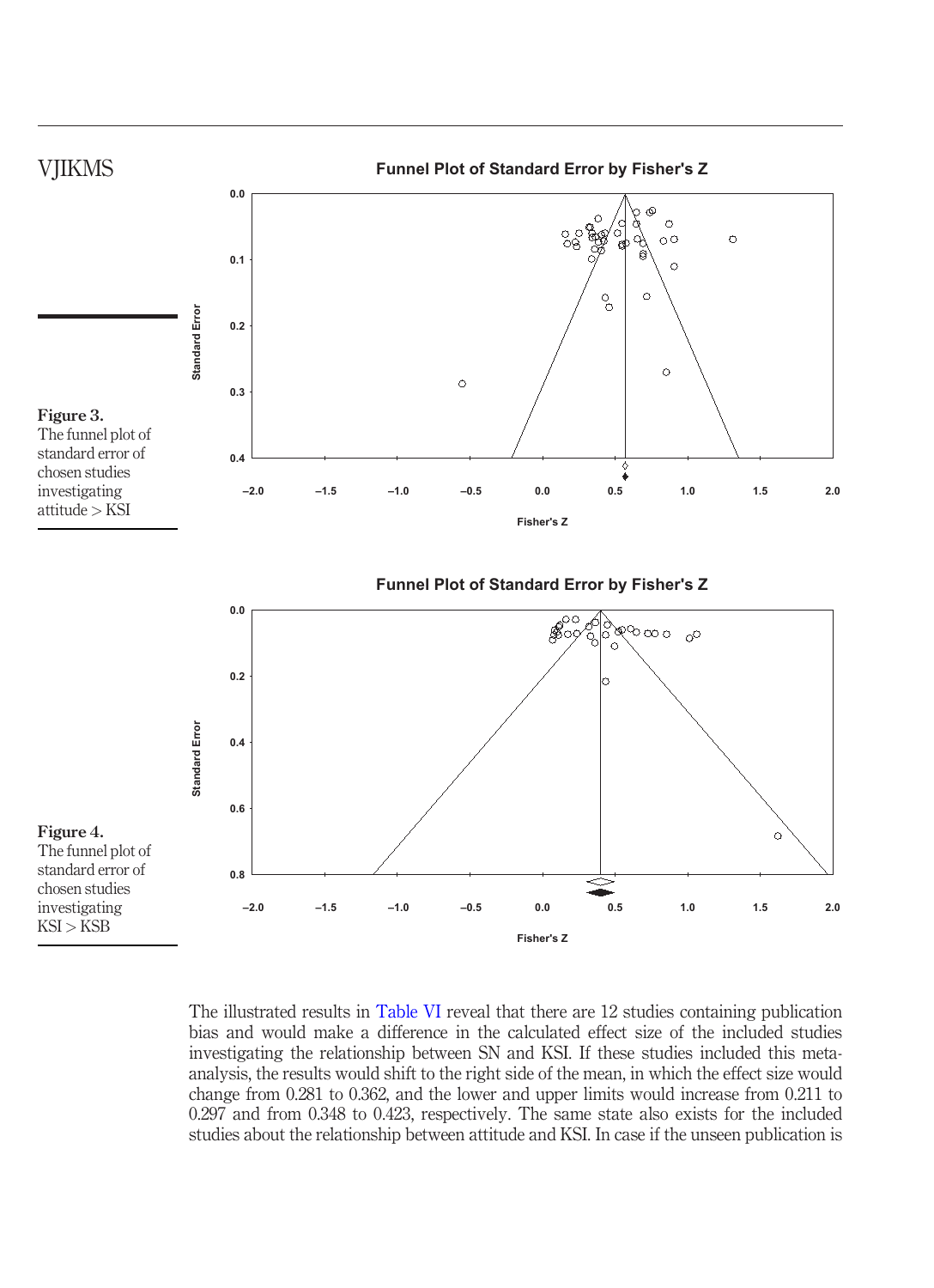

added to this research, the effect size would grow from 0.477 to 0.499 with the modest change to the right side of the mean in lower and upper limits.

### The fail-safe N

The fail-safe N, also referred to as "file drawer analysis," is proposed by [Rosenthal \(1979\)](#page-21-18). A meta-analysis reports a significant  $p$ -value based on  $k$  studies. The test computes the extent of missing studies to which the  $p$ -value would no longer be significant. For this, the mean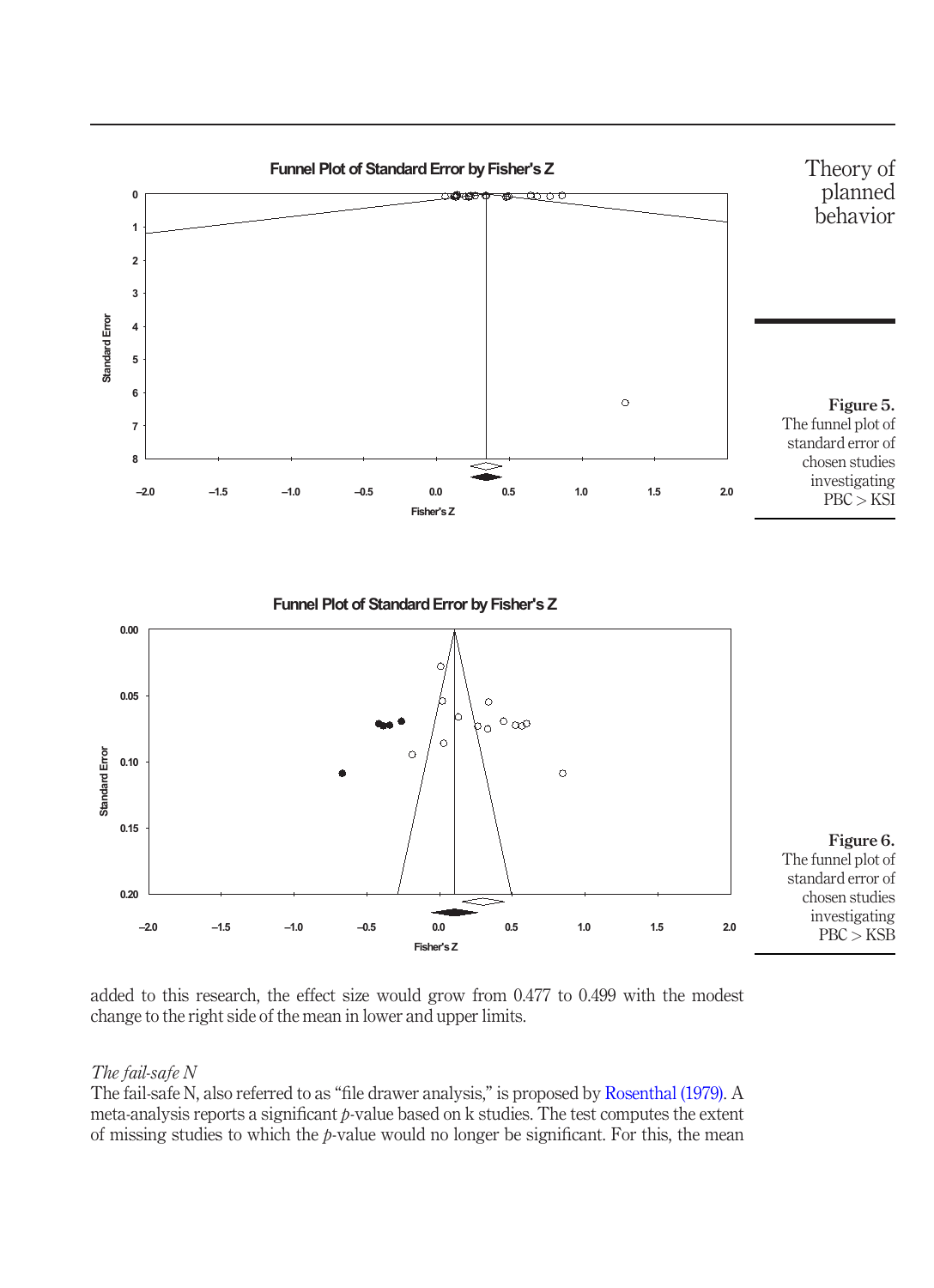

<span id="page-13-0"></span>

|                             |                                                              | Studies trimmed |              |                           | Random-effect model     |                                  |                         |  |
|-----------------------------|--------------------------------------------------------------|-----------------|--------------|---------------------------|-------------------------|----------------------------------|-------------------------|--|
|                             | Trim and fill method To left of mean To right of mean        |                 |              | <b>Studies</b><br>trimmed | Point                   | estimate Lower limit Upper limit |                         |  |
|                             | Attitude > intention                                         | $\mathbf{0}$    | 2            | OV                        | 0.477                   | 0.420                            | 0.529                   |  |
|                             | $SN$ > intention                                             | $\theta$        | 12           | AV<br>OV                  | 0.492<br>0.281          | 0.437<br>0.211                   | 0.544<br>0.348          |  |
|                             | $PBC$ > intention                                            | $\mathbf{0}$    | $\mathbf{0}$ | AV<br>OV<br>AV            | 0.362<br>0.327<br>0.327 | 0.297<br>0.228<br>0.228          | 0.423<br>0.420<br>0.420 |  |
|                             | Intention $>$ KSB                                            | $\theta$        | $\mathbf{0}$ | OV<br>AV                  | 0.380<br>0.380          | 0.298<br>0.298                   | 0.456<br>0.456          |  |
| Table VI.                   | PBC > KSB                                                    | $\theta$        | $\mathbf{0}$ | OV<br>AV                  | 0.289<br>0.289          | 0.152<br>0.152                   | 0.415<br>0.415          |  |
| The trim and<br>fill method | <b>Notes:</b> $OV =$ observed values; $AV =$ adjusted values |                 |              |                           |                         |                                  |                         |  |

<span id="page-13-1"></span>effect of the missing studies is assumed to be zero. While conducting the test, if only a few studies (say, ten) should emerge to nullify the effect, then the effect is indeed zero. However, if a larger number of studies (say, 5,000) are required to nullify the effect, there would be less reason for concern about the meta-analysis outcomes ([Rosenthal, 1979\)](#page-21-18).

Simply said, the results stated in [Table VII](#page-14-0) explain that 13,459 studies with converse results are required to change the findings of this meta-analysis about the relationship between attitude and KSI (H1). Similarly, 8,375; 3,771; 8,123 and 713 further discordant studies are required to impair the findings of H2 to H5 testing, respectively.

#### Rank correlation

[Begg and Mazumdar \(1994\)](#page-18-18) proposed a formal publication bias test, called "rank correlation" test, which is used based on Kendall's tau ([Talebi, 2013](#page-22-14)). The test is performed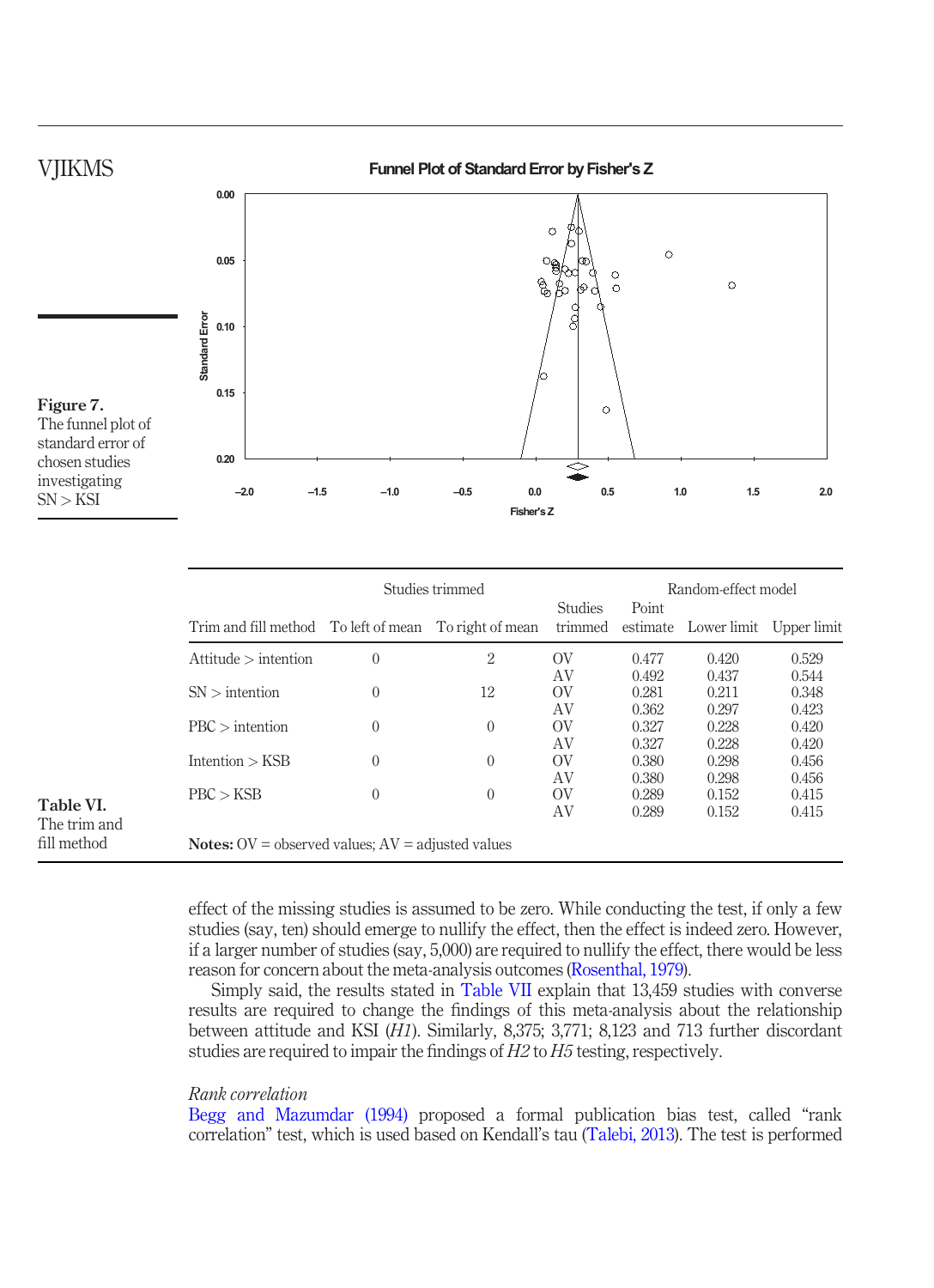to test for correlation between  $t$  and its variance among the selected studies ([Begg and](#page-18-18) [Mazumdar, 1994\)](#page-18-18).

In this test, the significant negative tau is concluded as the likelihood of publication bias. Investigating the noted results in [Table VIII](#page-14-1) asserts that there is no publication bias regarding the included studies investigating the research hypotheses.

#### Hypotheses testing

[Table IX](#page-14-2) declares the results of meta-analyzing the data presented by the included studies. for each hypothesis. Further investigation is reported in the following sections.

For H1, by using the random-effect model for meta-analyzing, the effect size of the relationship between attitude and KSI was calculated as 0.477 with the lower and upper

| Fail-safe N          |    | z-value | <b>NOMS</b> |
|----------------------|----|---------|-------------|
| Attitude > intention | 43 | 54.780  | 13,549      |
| $SN$ > intention     | 37 | 29.551  | 8,375       |
| $PBC >$ intention    | 23 | 25.172  | 3.771       |
| Intention > KSB      | 30 | 32.309  | 8,123       |
| PBC > KSB            | 13 | 14.647  | 713         |

Notes:  $k =$  Number of observed studies; NOMS = Number of required missing studies that would bring  $p$ -value to  $>$  alpha (= 0.05)

<span id="page-14-0"></span>

| Table VII.           |  |
|----------------------|--|
| The fail-safe N test |  |

|                      |      |          | KT without CC | KT with CC |         |            |
|----------------------|------|----------|---------------|------------|---------|------------|
| <b>Hypotheses</b>    | ΚS   | Tau      | z-value       | Tau        | z-value | Result     |
| Attitude > intention | 19   | 0.021    | 0.199         | 0.200      | 0.188   | <b>NPB</b> |
| $SN$ > intention     | 54   | 0.081    | 0.706         | 0.080      | 0.693   | <b>NPB</b> |
| $PBC$ intention      | $-1$ | $-0.004$ | 0.026         | 0.000      | 0.000   | <b>NPB</b> |
| Intention $>$ KSB    | 95   | 0.219    | 1.69          | 0.217      | 1.677   | <b>NPB</b> |
| PBC > KSB            | 16   | 0.205    | 0.976         | 0.192      | 0.915   | <b>NPB</b> |

Notes: KS = Kendall's S statistic; KT without CC = Kendall's tau without continuity correlation; KT with  $CC =$  Kendall's tau with continuity correlation; NPB = No publication bias; SN = Subjective norms; PBC = Perceived behavioral control; KSI = Knowledge sharing intention; KSB = Knowledge sharing behavior

Table VIII.

<span id="page-14-1"></span>The rank correlation test

| <b>Hypothesis</b>    | Prediction | N |    | Correlation |       | UL    | <i>b</i> -value |
|----------------------|------------|---|----|-------------|-------|-------|-----------------|
| Attitude > intention |            |   | 43 | 0.477       | 0.421 | 0.529 | 0.000           |
| $SN >$ intention     |            |   | 37 | 0.281       | 0.211 | 0.348 | 0.000           |
| $PBC$ intention      |            |   | 23 | 0.328       | 0.228 | 0.420 | 0.000           |
| Intention $>$ KSB    |            |   | 30 | 0.380       | 0.298 | 0.456 | 0.000           |
| PBC > KSB            |            |   | 13 | 0.289       | 0.152 | 0.416 | 0.000           |

Notes: SN = Subjective norms; PBC = Perceived behavioral control; KSI = Knowledge sharing intention; KSB = Knowledge sharing behavior;  $N =$  Cumulative sample size;  $k =$  Number of studies cumulated; correlation is calculated based on random-effect model; LL = Lower limit (CI = 95%); UL = Upper limit  $(CI = 95\%)$ 

<span id="page-14-2"></span>Table IX. Hypotheses testing results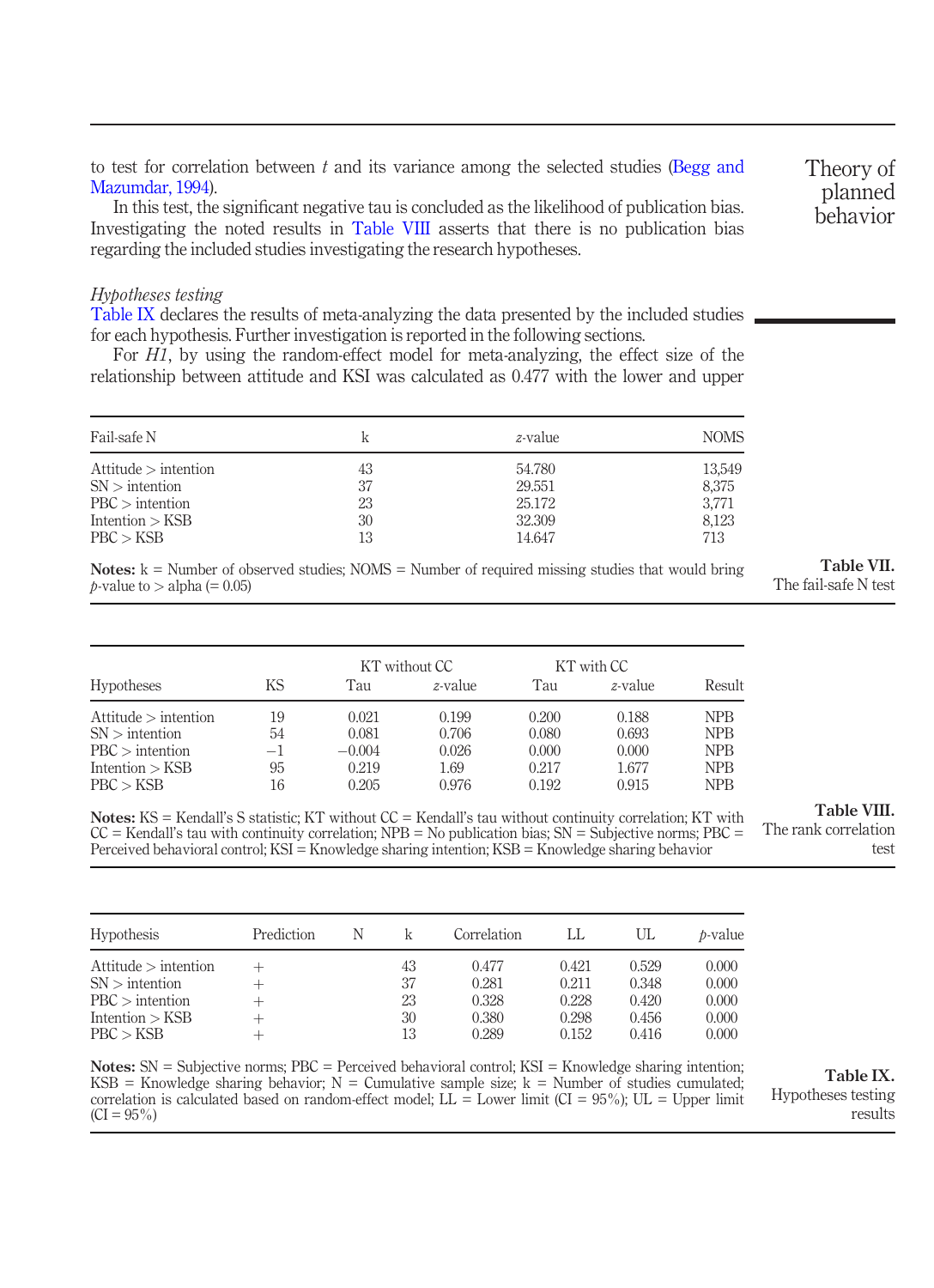# VJIKMS

limits of 0.421 and 0.529, respectively. Although the calculated effect size of the study conducted by [Teh and Yong \(2011\)](#page-22-6) was not significant (*z*-value  $= 1.920$ ), the summarized z-value shows that the meta-analysis effect size is significant (z-value  $= 14.478$ ). Overall, this meta-analysis acknowledges the relationship between attitude and KSI  $(H1)$ , and it predicts that their correlation is 0.477. Regarding the fail-safe N result, 13,549 research studies with the discordant results are needed to make this relationship insignificant. Thus, the finding is reliable. Supporting the information, [Table I](#page-5-0) states the findings including the analysis of the 43 included studies.

For H2, the calculated effect size based on the random-effect model for the relationship between SN and KSI was calculated as 0.281 with the lower and upper limits of 0.211 and 0.348, respectively. The calculated effect size in some studies was not significant [\(So and Bolloju,](#page-21-15) [2005;](#page-21-15) [Kuo and Young, 2008:](#page-20-0) the fourth research model; [Sihombing, 2011](#page-21-12); [Zhang and Ng, 2012](#page-22-5); [Khalil](#page-20-15) *et al.*, 2014). However, the summarized *z*-value shows that the meta-analysis effect size is significant ( $z$ -value = 7.588). Overall, this meta-analysis acknowledges the relationship between SN and KSI (H2), and it predicts that their correlation is 0.281. Considering the fail-safe N result [\(Table VII](#page-14-0)), 8,375 research studies with the discordant result are required to shift the  $p$ -value by more than 0.05, which means the finding is reliable. Supporting the information, [Table II](#page-6-1) shows the findings including the analysis of 37 chosen studies.

For H3, the effect size of the correlation between PBC and KSI was calculated as 0.328 with the lower and upper limits of 0.228 and 0.420, respectively. Although the calculated effect size of the study conducted by [Akhavan and Sarkhosh \(2015\)](#page-17-3), [Chennamaneni](#page-18-2) *et al.* [\(2012\)](#page-18-2), [Mahyarni](#page-20-16) *et al.* (2012) and [So and Bolloju \(2005\)](#page-21-15) were not significant (*z*-values = 1.409, 1.604, 0.811 and 0.206, respectively), the summarized z-value claims that the metaanalysis effect size is significant (*z*-value  $= 6.170$ ). By the conclusion, this meta-analysis asserts the significant correlation between PBC and KSI  $(H3)$ , and it predicts that this correlation would be 0.328. Regarding the fail-safe N result ([Table VII](#page-14-0)), 3,771 research studies with the discordant result are needed to make this relationship insignificant. Thus, the finding is reliable. Supporting the information, [Table III](#page-7-0) details the findings including the analysis of 23 included studies.

For H4, the calculated effect size based on the random-effect model for the relationship between KSI and actual KSB was calculated as 0.380 with the lower and upper limits of 0.298 and 0.456, respectively. The calculated effect size in some studies was not significant [\(Kuo and Young, 2008](#page-20-0); [Kuo and Young, 2008;](#page-20-0) [Olatkun and Nwafor, 2011](#page-21-19)). However, the summarized z-value emphasize that the meta-analysis effect size is significant (z-value  $=$ 8.438). Overall, this meta-analysis confirms that the relationship between KSI and actual KSB (H4), and it predicts that the correlation is 0.380. Considering the fail-safe N result [\(Table VII](#page-14-0)), 8,123 research studies with the discordant result are required to shift the  $p$ -value by more than 0.05, which means the finding is reliable. Supporting the information, [Table IV](#page-9-0) depicts the findings including the analysis of 30 chosen studies.

For H5, the effect size of the correlation between PBC and actual KSB was calculated as 0.289 with the lower and upper limits of 0.152 and 0.416, respectively. Although the calculated effect size of the studies conducted by [Chatzoglou and Vraimaki \(2009\)](#page-18-15) and Kuo and Young  $(2008)$  were not significant (*z*-value  $= 0.357$  and 0.349, respectively), the summarized z-value claims that the meta-analysis effect size is significant (z-value =  $4.030$ ). By the conclusion, this meta-analysis asserts the significant correlation between PBC and KSB (H5), and it predicts that this correlation would be 0.289. Regarding the fail-safe N result, 713 research studies with the discordant result are needed to make this relationship insignificant. Thus, the finding is reliable. Supporting the information, [Table V](#page-10-0) details the findings including the analysis of 13 included studies.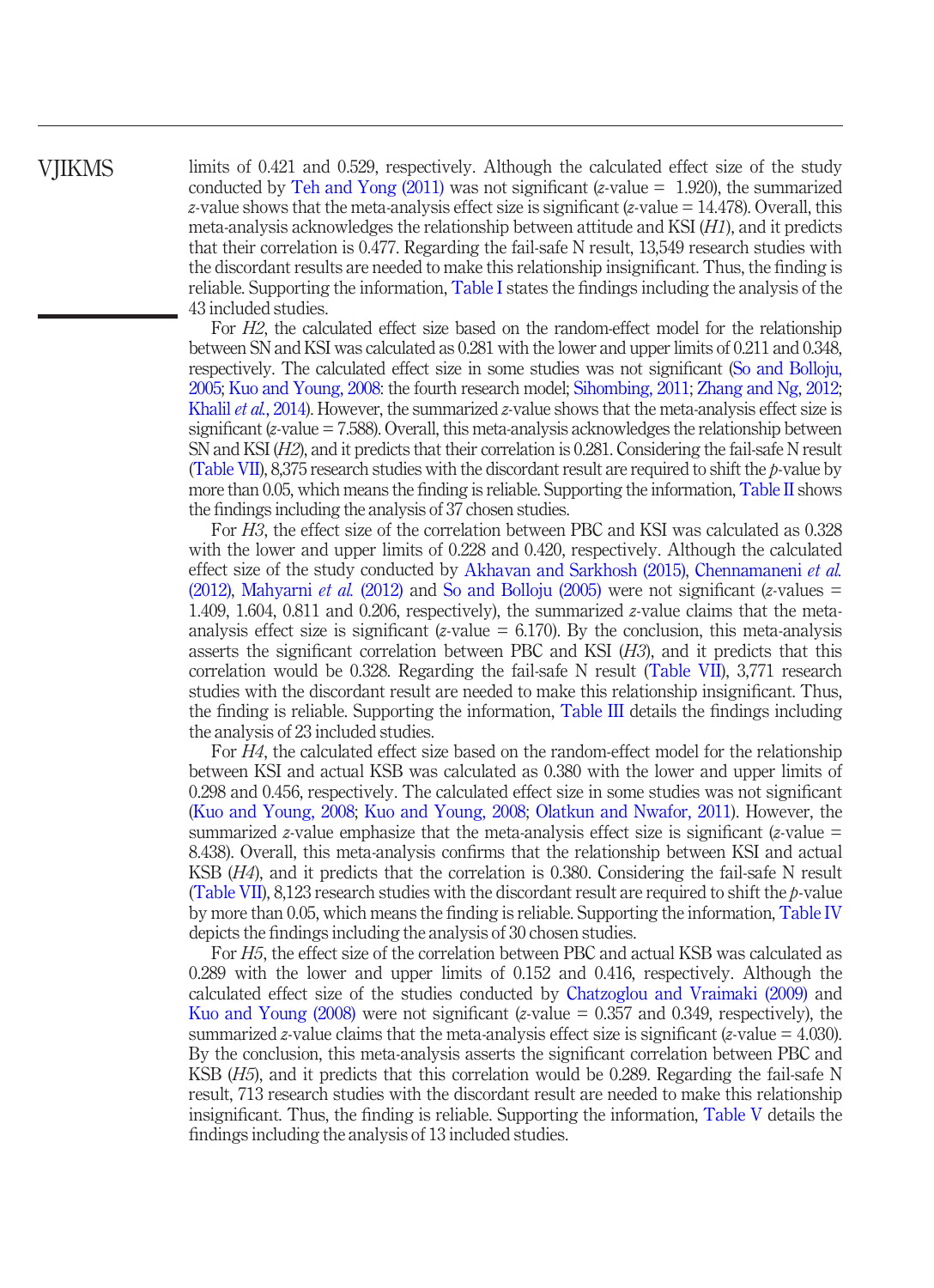#### **Discussion**

Summary of results and limitations

This meta-analysis predicts that KSB would be influenced by KSI and PBC. Moreover, KSI itself would be derived from the attitude toward KS, supportive SN and PBC. [Figure 8](#page-16-0) summarizes the results.

This investigation is a quantitative meta-analysis summary of the studies conducted to clarify KSB in the context of the TPB. The goal of this investigation is to generate a generalizable and integrated prediction of KSB based on the TPB regarding the discord findings of the studies conducted on this topic. One important limitation of this research was ignoring the antecedents of attitude, SN and PBC, because this research just focused on the application of TPB in KSB. Therefore, future research may be conducted on the determinants of these constructs. A second limitation was the language bias. In total, 273 studies were eliminated from this meta-analysis because of the language barrier. Those studies were in other languages except English and Farsi (Persian). Hence, the other researches can improve the results of this meta-analysis considering other related studies in other languages. Although these excluded studies are much less than the calculated fail-safe N and cannot change the results, they can improve the quality of findings.

#### **Implications**

The primary implication of this meta-analysis is to deeply interpret the essence of KSB and its determinant, by which managers can encourage the conduction of this valuable behavior in their organizations. As regards the importance of KS as a knowledge process, understanding this behavior plays a significant role in implementing successful KM practices.

After deep investigation, the results emphasize that a positive attitude has the strongest influence on enhancing KSI comparing other factors. Hence, managers can develop positive attitudes by incentivizing internally and externally the KSBs to enhance positive attitudes. Next, PBC has the highest influence on the intention of KS. Thus, managers can develop training programs to develop the knowledge competency of employees to know how they can participate in KS. Finally, the SNs' influence on KS suggests managers to prepare a supportive environment for the emergence of KS. Whenever managers cultivate such an environment, KSI is expected to end up in KSB.



<span id="page-16-0"></span>Figure 8. The results of the meta-analysis research

**Notes:** SN = Subjective norms; PBC = Perceived behavioral control;  $KSI =$ Knowledge sharing intention;  $KSB =$ Knowledge sharing behavior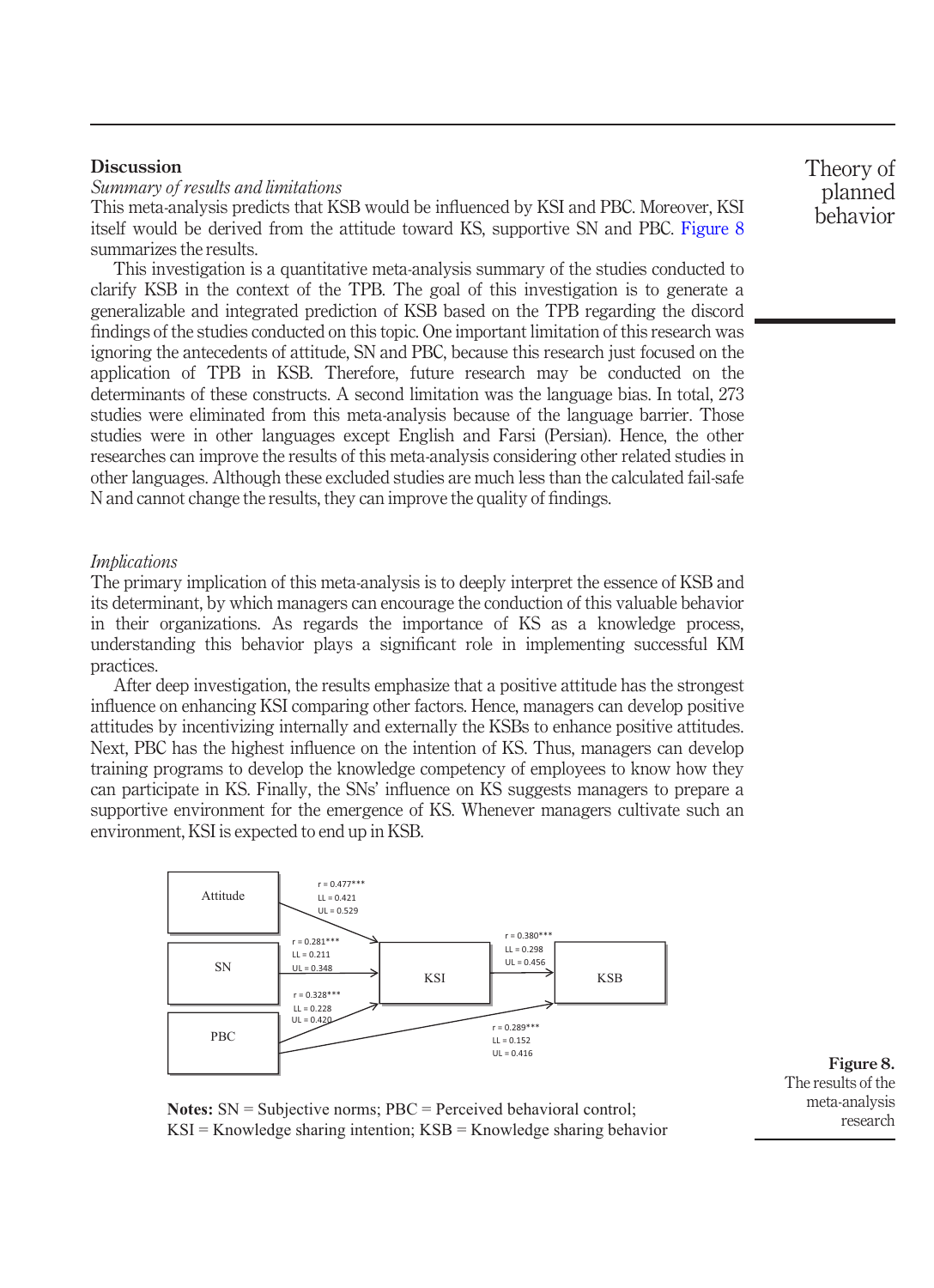#### Conclusion **VIIKMS**

This research reviewed conducted research studies, investigating the application of the TPB to describe KSB. The results of this meta-analysis contribute to the KSB by helping managers to understand the psychological antecedent of KS and the importance of each component. Based on the findings, it can be concluded that attitude, PBC and subjective norms have a positive influence on KSI. The components were named in a descending trend regarding their impact. Moreover, KSI predicts KSB with PBC. Overall, the TPB can be used as a psychological model to predict KSB in organizations.

This research has two limitations worthy to be considered in future research. First, this investigation ignores the antecedents of the TPB's constructs, for example, self-efficacy as a predictor of PBC. Hence, future research may investigate the antecedents of attitudes toward KS, SN and PBC for expanding the provided model. The second limitation this research encountered was the quality of measures for KSB. The investigation reveals that there is potential that participants fall into "cooperation bias" and overestimate their tendency to share knowledge. Therefore, this limitation can be addressed in future studies by measuring the actual KSB in the workplace.

#### References

- <span id="page-17-4"></span>Afshar Jalili, Y., Sadeghi, N., Fakhimi, S. and Beik-khakhian, B. (2011), "How can we systematically manage lessons learned in projects?", 2nd International Conference on Construction and Project Management, Vol. 15, pp. 112-119.
- <span id="page-17-5"></span>Afshar Jalili, Y. (2019), "I rather share my knowledge: Applying gamification approach and nudge theory to develop an incentive system", VINE Journal of Information and Knowledge Management Systems, doi: [10.1108/VJIKMS-04-2019-0052](http://dx.doi.org/10.1108/VJIKMS-04-2019-0052).
- <span id="page-17-6"></span>Afshar Jalili, Y. and Salemipour, F. (2019), "Group organizational citizenship behavior and knowledge sharing: the moderating role of workgroup emotional climate", VINE Journal of Information and Knowledge Management Systems, Vol. 50 No. 1, pp. 117-135.
- <span id="page-17-2"></span>Afshar-Jalili, Y. and Ghaleh, S. (2018), "Predicting knowledge sharing behavior based on people's early core beliefs", The IUP Journal of Knowledge Management, Vol. 16 No. 4, pp. 29-50.
- <span id="page-17-1"></span>Ahmad, F. (2017), "Knowledge sharing networks: Language diversity, its causes, and consequences", Knowledge and Process Management, Vol. 24 No. 2, pp. 139-151, doi: [10.1002/kmp.1539](http://dx.doi.org/10.1002/kmp.1539).
- <span id="page-17-9"></span>Ajzen, I. (1985), '"From intentions to actions: a theory of planned behavior", in Kuhl, J. and Beckmann, J. (Eds), Action-Control: From Cognition to Behavior, Springer, Heidelberg, pp. 11-39.
- <span id="page-17-10"></span>Ajzen, I. (1988), Attitudes, Personality and Behavior, Open University Press: Milton Keynes.
- <span id="page-17-8"></span>Ajzen, I. (1991), "Theory of planned behavior", Organizational Behavior and Human Decision Processes, Vol. 50 No. 2, pp. 179-211.
- <span id="page-17-11"></span>Ajzen, I. (2002), "Perceived behavioral control, self-efficacy, locus of control, and the theory of planned behavior", Journal of Applied Social Psychology, Vol. 32 No. 4, pp. 665-683.
- <span id="page-17-7"></span>Ajzen, I. and Fishbein, M. (1980), Understanding Attitudes and Predicting Social Behavior, Prentice-Hall, Englewood Cliffs, NJ.
- <span id="page-17-3"></span>Akhavan, P. and Sarkhosh, S.M.H. (2015), "Examining the effects of motivational and organizational determinants on knowledge-sharing behavior (case study in an industrial research and development center)", Iranian Journal of Information Processing Management, Vol. 30 No. 4, pp. 1051-1084.
- <span id="page-17-0"></span>Alavi, M. and Leinder, D.E. (2001), "Knowledge management and knowledge management systems: conceptual foundations and research issues", Mis Quarterly, Vol. 25 No. 1, pp. 107-136.
- <span id="page-17-12"></span>Alipourdarvishi, Z. (2014), "Providing a combined model of knowledge sharing intention among IAU faculty", Information Technology Management, Vol. 6 No. 1, pp. 107-126.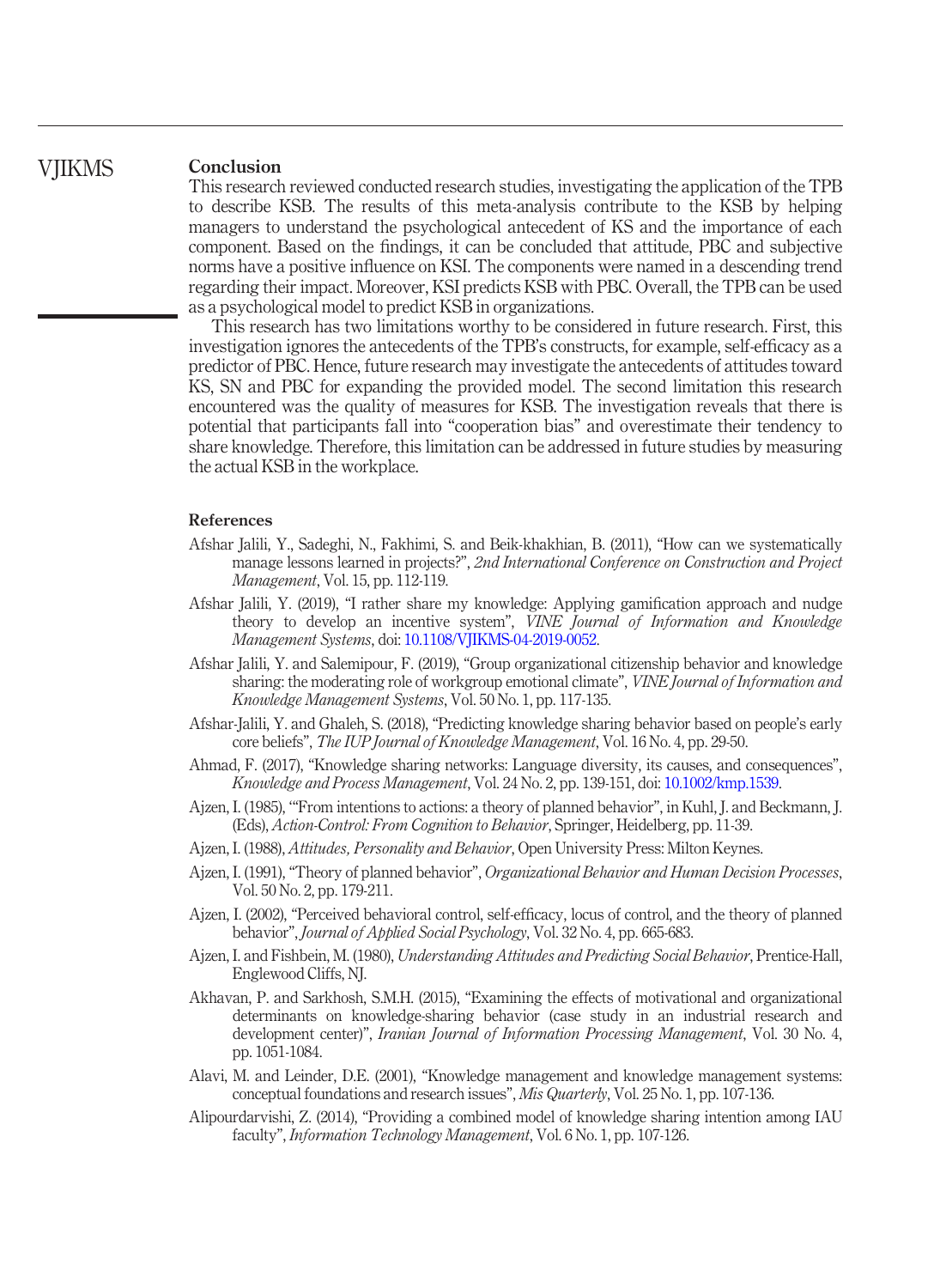- <span id="page-18-5"></span>Armitage, C.J. and Conner, M. (2001), "Efficacy of the theory of planned behaviour: a meta-analytic review", British Journal of Social Psychology, Vol. 40 No. 4, pp. 471-499.
- <span id="page-18-12"></span>Arpaci, I. and Baloglu, M. (2016), "The impact of cultural collectivism on knowledge sharing among information technology majoring undergraduates", Computers in Human Behavior, Vol. 56, pp. 65-71.
- <span id="page-18-17"></span>Begg, C.B. and Berlin, J.A. (1988), "Publication bias: a problem in interpreting medical data", *J R Statist* Soc A, Vol. 151 No. 3, pp. 419-463.
- <span id="page-18-18"></span>Begg, C.B. and Mazumdar, M. (1994), "Operating characteristics of a rank correlation test for publication bias", Biometrics, Vol. 50 No. 4, pp. 1088-1101.
- <span id="page-18-7"></span>Bock, G., Robert, W. and Kim, Y. (2005), "Behavioral intention formation in knowledge sharing: examining the", MIS Quarterly, Vol. 29 No. 1, pp. 87-111.
- <span id="page-18-10"></span>Card, N.A. (2012), Applied Meta-Analysis for Social Science Research, The Guilford Press, New York, NY, doi: [10.15713/ins.mmj.3.](http://dx.doi.org/10.15713/ins.mmj.3)
- <span id="page-18-14"></span>Casimir, G., Ng, Y.N.K. and Cheng, C.L.P. (2012), "Using IT to share knowledge and the TRA", Journal of Knowledge Management, Vol. 16 No. 3, pp. 461-479, doi: [10.1108/13673271211238779.](http://dx.doi.org/10.1108/13673271211238779)
- <span id="page-18-15"></span>Chatzoglou, P.D. and Vraimaki, E. (2009), "Knowledge-sharing behaviour of bank employees in Greece", Business Process Management Journal, Vol. 15 No. 2, pp. 245-266. doi: [10.1108/](http://dx.doi.org/10.1108/14637150910949470) [14637150910949470.](http://dx.doi.org/10.1108/14637150910949470)
- <span id="page-18-9"></span>Chen, C.-C. (2011), "Factors affecting high school teachers' knowledge-sharing behaviors", Social Behavior and Personality: An International Journal, Vol. 39 No. 7, pp. 993-1008, doi: [10.2224/](http://dx.doi.org/10.2224/sbp.2011.39.7.993) [sbp.2011.39.7.993](http://dx.doi.org/10.2224/sbp.2011.39.7.993).
- <span id="page-18-6"></span>Cheng, X. (2017), "Applying the theory of planned behavior to influence auditors' knowledge-sharing behavior", Graduate Theses and Dissertations, University of South Florida Scholar Commons, available at: <http://scholarcommons.usf.edu/etd/6691>
- <span id="page-18-2"></span>Chennamaneni, A., Teng, J.T.C. and Raja, M.K. (2012), "A unified model of knowledge sharing behaviours: theoretical development and empirical test", Behaviour and Information Technology, Vol. 31 No. 11, pp. 1097-1115, doi: [10.1080/0144929X.2011.624637](http://dx.doi.org/10.1080/0144929X.2011.624637).
- <span id="page-18-0"></span>Choi, B. and Lee, H. (2003), "Knowledge management enablers, processes, and organizational performance: an integrative view and empirical examination", Journal of Management Information Systems, Vol. 20 No. 1, pp. 179-228.
- <span id="page-18-3"></span>Chua, A. (2003), "Knowledge management system architecture: a bridge between knowledge management consultants and technologists", *International Journal of Information Management*, Vol. 24 No. 1, pp. 87-98.
- <span id="page-18-13"></span>Chuang, S.S., Chen, K.S. and Tsai, M.T. (2015), "Exploring the antecedents that influence Middle management employees' knowledge-sharing intentions in the context of total quality management implementations", Total Quality Management and Business Excellence, Vol. 26 Nos 1/2, pp. 108-122, doi: [10.1080/14783363.2013.809941.](http://dx.doi.org/10.1080/14783363.2013.809941)
- <span id="page-18-16"></span>Cochran, W.G. (1954), "The combination of estimates from different experiments", *Biometrics*, Vol. 10 No. 1, pp. 101-129.
- <span id="page-18-4"></span>Connelly, C.E. and Kelloway, K.E. (2003), "Predictors of employees' perceptions of knowledge sharing cultures", Leadership and Organization Development Journal, Vol. 24 No. 5, pp. 294-301, doi: [10.1108/01437730310485815](http://dx.doi.org/10.1108/01437730310485815).
- <span id="page-18-11"></span>Cooper, H. and Hedges, L.V. (1994), The Handbook of Research Synthesis, Russell Sage Foundation: New York, NY.
- <span id="page-18-8"></span>Cox, J. (2012), "Information systems user security: a structured model of the knowing-, doing gap", Computers in Human Behavior, Vol. 28 No. 5, pp. 1849-1858, doi: [10.1016/j.chb.2012.05.003.](http://dx.doi.org/10.1016/j.chb.2012.05.003)
- <span id="page-18-1"></span>Dainty, A.R., Qin, J. and Carrillo, P.M. (2005), "HRM strategies for promoting knowledge sharing within construction project organizations: a case study", in Kazi, A.S., Knowledge Management in the Construction Industry: A Socio-Technical Perspective, Idea Group, Hershey, PA, pp. 18-23.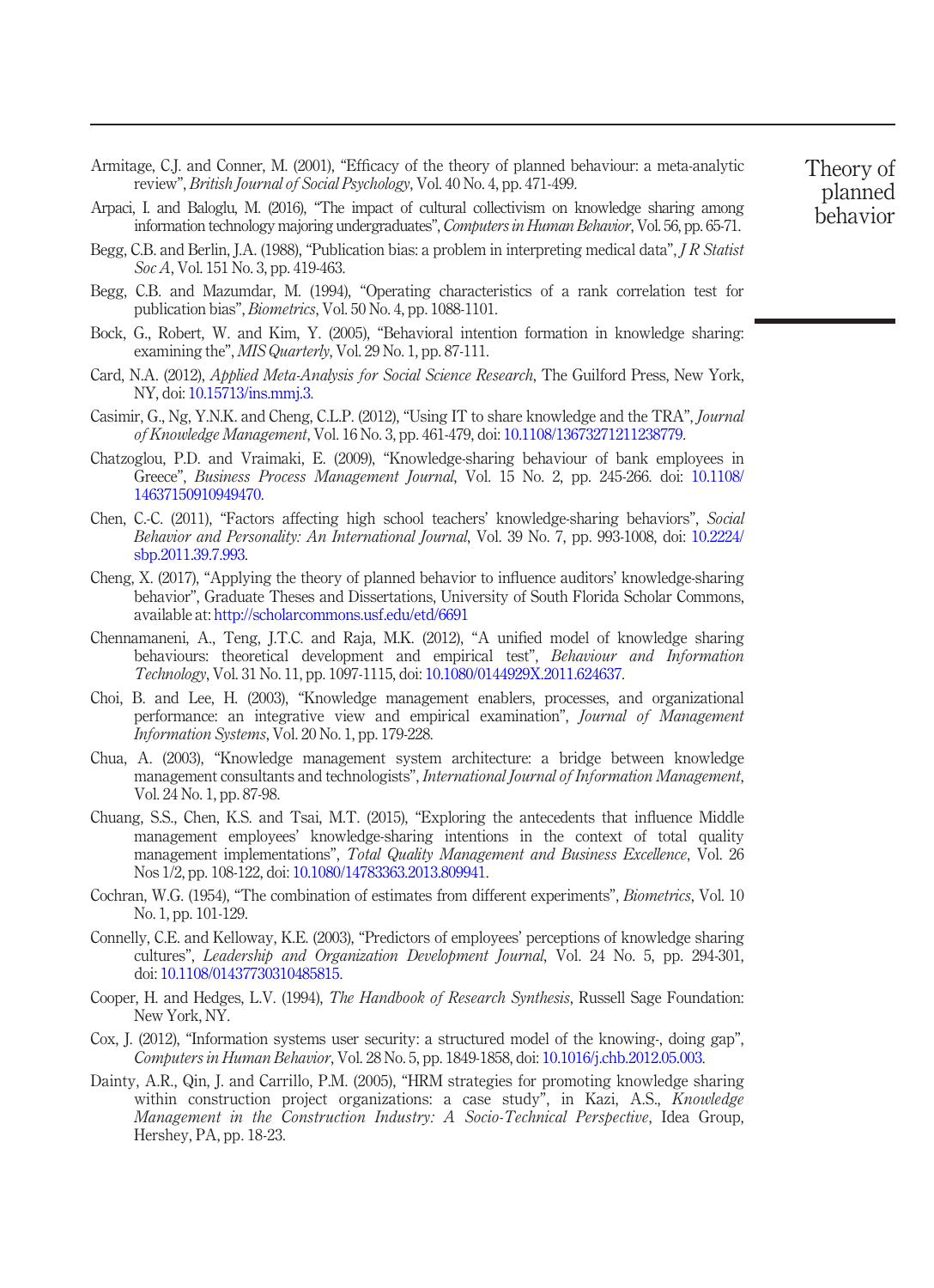# **VIIKMS**

- <span id="page-19-3"></span>Davenport, T.H. and Prusak, L. (1998), *Working Knowledge: How Organizations Manage What They* Know, Knowledge Creation Diffusion Utilization, Harvard Business Press, Boston, MA, doi: [10.1109/EMR.2003.1267012.](http://dx.doi.org/10.1109/EMR.2003.1267012)
- <span id="page-19-5"></span>Dixon, N.M. (2000), Common Knowledge: How Companies Thrive by Sharing What They Know, Harvard Business School Press, Boston, MA.
- <span id="page-19-1"></span>Donnely, R. (2019), "Aligning knowledge sharing interventions with the promotion of firm success: the need for SHRM to balance tensions and challenges", Journal of Business Research, Vol. 94, pp. 344-352.
- <span id="page-19-19"></span>Duval, S. and Tweedie, R. (2000), "Trim and fill: a simple funnel-plot–based method of testing and adjusting for publication bias in meta-analysis", Biometrics, Vol. 56 No. 2, pp. 455-463.
- <span id="page-19-6"></span>Foss, N., Husted, K. and Michailova, S. (2010), "Governing knowledge sharing in organizations: levels of analysis, governance mechanisms, and research directions", *Journal of Management Studies*, Vol. 47 No. 3, pp. 455-482.
- <span id="page-19-8"></span>Gagne, M. and Deci, E.L. (2005), "Self-determination theory and work motivation", *Journal of* Organizational Behavior, Vol. 26 No. 4, pp. 331-362, doi: [10.1002/job.322](http://dx.doi.org/10.1002/job.322).
- <span id="page-19-0"></span>Hameed, Z., Khan, I.U., Sheikh, Z., Islam, T., Rasheed, M.I. and Naeem, R.M. (2019), "Organizational justice and knowledge sharing behavior: the role of psychological ownership and perceived organizational support", Personnel Review, Vol. 48 No. 3, pp. 748-773, doi: [10.1108/PR-07-2017-0217](http://dx.doi.org/10.1108/PR-07-2017-0217).
- <span id="page-19-7"></span>Hansen, S. and Avital, M. (2005), "Share and share alike: the social and technological influences on knowledge sharing behavior", Sprouts : Working Papers on Information Systems, Vol. 5 No. 13, pp. 1-19.
- <span id="page-19-15"></span>Hau, Y.S. and Kim, Y.G. (2011), "Why would online gamers share their innovation-conducive knowledge in the online game user community? Integrating individual motivations and social capital perspectives", Computers in Human Behavior, Vol. 27 No. 2, pp. 956-970, doi: [10.1016/j.chb.2010.11.022](http://dx.doi.org/10.1016/j.chb.2010.11.022).
- <span id="page-19-13"></span>Hau, Y.S. and Kim, B. and Lee, H. (2016) "What drives employees to share their tacit knowledge in practice?", Knowledge Management Research & Practice, Vol. 14, pp. 295-308, doi: [10.1057/](http://dx.doi.org/10.1057/kmrp.2014.32) [kmrp.2014.32](http://dx.doi.org/10.1057/kmrp.2014.32).
- <span id="page-19-16"></span>Hedges, L.V. and Olkin, I. (1985), Statistical Methods for Meta-Analysis, Academic Press, Boston, MA.
- <span id="page-19-11"></span>He-Feng, X.I.E. (2009), "The determinations of employee 's knowledge sharing behavior: an empirical study based on the theory of planned behavior", 2009 International Conference on Management Science and Engineering, IEEE, pp. 1209-1215.
- <span id="page-19-9"></span>Hepler, J. (2015), "A good thing isn't always a good thing: dispositional attitudes predict non-normative judgments", Personality and Individual Differences, Vol. 75, pp. 59-63.
- <span id="page-19-17"></span>Higgins, J.P.T. and Thompson, S.G. (2002), "Quantifying heterogeneity in a Meta-analysis", Statistics in Medicine, Vol. 21 No. 11, pp. 1539-1558.
- <span id="page-19-2"></span>Hooff, V. D B. and Hendrix, L. (2004), '"Eagerness and willingness to share: the relevance of different attitudes towards knowledge sharing", Proc., Organizational Knowledge, Learning and Capabilities, Innsbrick.
- <span id="page-19-18"></span>Hopewell, S., Clarke, M.J., Stewart, L. and Tierney, J. (2007), Time to Publication for Results of Clinical Trials, 2nd ed., Cochrane Database of Systematic Reviews, No. 2, doi: [10.1002/14651858.](http://dx.doi.org/10.1002/14651858.MR000011.pub2) [MR000011.pub2.](http://dx.doi.org/10.1002/14651858.MR000011.pub2)
- <span id="page-19-12"></span>Huedo-Medina, T.B., Sánchez-Meca, J., Marín-Martínez, F. and Botella, J. (2006), "Assessing heterogeneity in meta-analysis", *Psychological Methods*, Vol. 11 No. 2, pp. 193-206, doi: [10.1037/](http://dx.doi.org/10.1037/1082-989X.11.2.193) [1082-989X.11.2.193.](http://dx.doi.org/10.1037/1082-989X.11.2.193)
- <span id="page-19-4"></span>Hunter, J.E. and Schmidt, F.L. (2004), Methods of Meta-Analysis: Correcting Error and Bias in Research Findings, 2nd ed., Sage, New York, NY.
- <span id="page-19-10"></span>Husted, K. and Michailova, S. (2002), "Knowledge sharing in Russian companies with western participation", Management International, Vol. 6 No. 2, pp. 17-28.
- <span id="page-19-14"></span>Ibragimova, B., Ryan, S.D., Windsor, J.C. and Prybutok, V.R. (2012), "Understanding the antecedents of knowledge sharing: an organizational justice perspective", Informing Science, Vol. 15, pp. 183-205.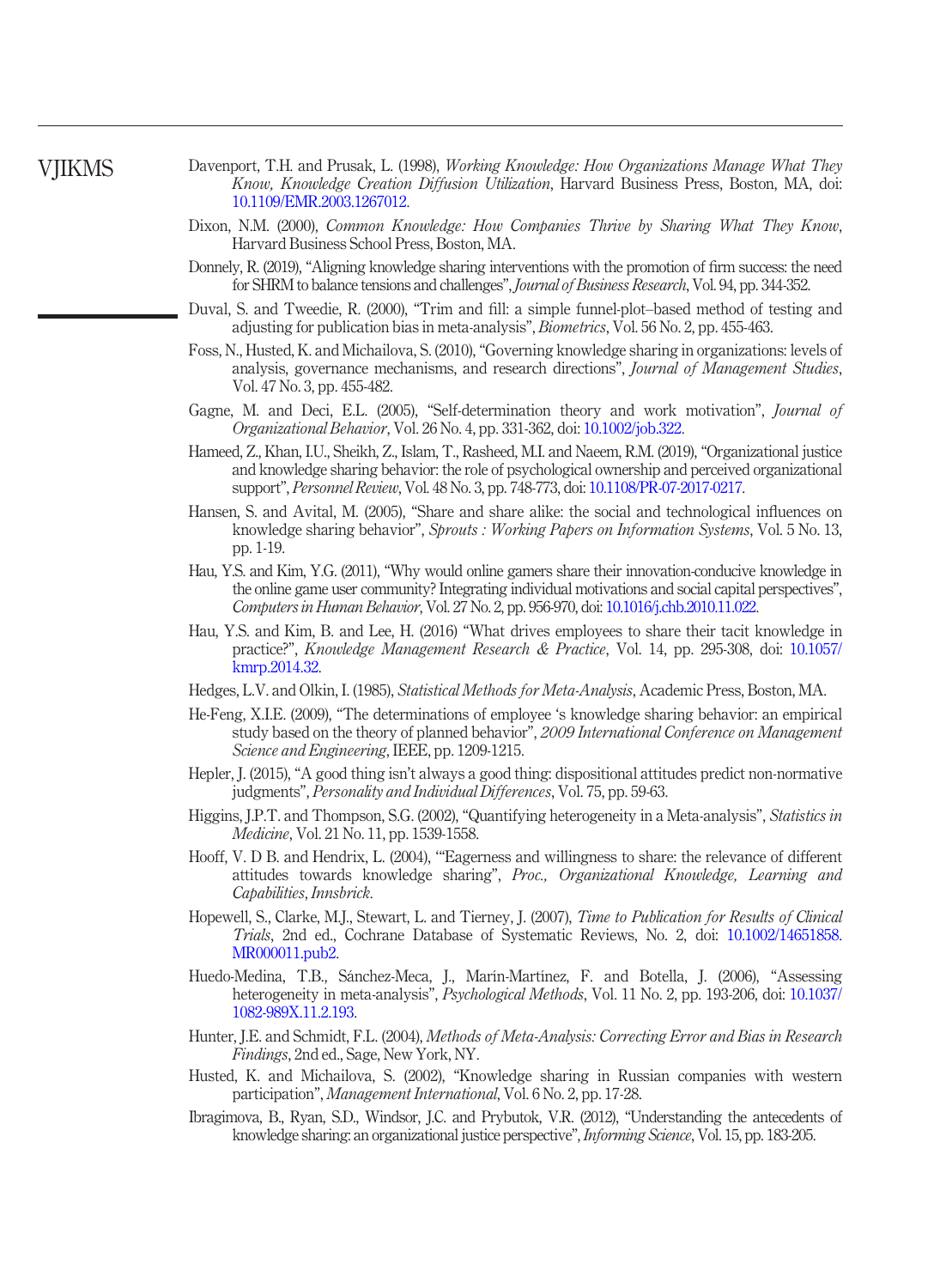- <span id="page-20-6"></span>Idrus, M.S. and Rochman, F. (2012), "Knowledge factors of knowledge sharing intention and behavior", Asia Pacific Management and Business Application, Vol. 1 No. 2, pp. 103-115.
- <span id="page-20-11"></span>Igbinovia, M.O. (2018), "Predictors of knowledge sharing behaviour on sustainable development goals among library personnel in Nigeria", IFLA Journal, Vol. 44 No. 2, pp. 119-131, doi: [10.1177/](http://dx.doi.org/10.1177/0340035218763445) [0340035218763445.](http://dx.doi.org/10.1177/0340035218763445)
- <span id="page-20-13"></span>Chen, I.Y., Chen, N.S. and Kinshuk, (2009), "Examining the factors influencing participants' knowledge sharing behavior in virtual learning communities", *Educational Technology and Society*, Vol. 12 No. 1, pp. 134-148.
- <span id="page-20-17"></span>Jeon, S., Kim, Y.G. and Koh, J. (2011), "An integrative model for knowledge sharing in communities-ofpractice", Journal of Knowledge Management, Vol. 15 No. 2, pp. 251-269, doi: [10.1108/](http://dx.doi.org/10.1108/13673271111119682) [13673271111119682.](http://dx.doi.org/10.1108/13673271111119682)
- <span id="page-20-15"></span>Khalil, T., Atieh, K., Mohammad, A.U. and Bagdadlian, F. (2014), "Examining the social and technical factors influencing school teachers knowledge sharing intentions in a teachers online professional community", Electronic Journal of Knowledge Management, Vol. 12 No. 3, pp. 157-165.
- <span id="page-20-1"></span>King, W.R. and Marks, P.V.J. (2008), "Motivating knowledge sharing through a knowledge management system", Omega, Vol. 36 No. 1, pp. 131-146.
- <span id="page-20-0"></span>Kuo, F. and Young, M. (2008), "Predicting knowledge sharing practices through intention: a test of competing models", Computers in Human Behavior, Vol. 24 No. 6, pp. 2697-2722, doi: [10.1016/j.](http://dx.doi.org/10.1016/j.chb.2008.03.015) [chb.2008.03.015.](http://dx.doi.org/10.1016/j.chb.2008.03.015)
- <span id="page-20-12"></span>Lee, W.K. (2014), "The temporal relationships among habit, intention and is uses", Computers in Human Behavior, Vol. 32, pp. 54-60, doi: [10.1016/ j.chb.2013.11.010.](http://dx.doi.org/10.1016/ j.chb.2013.11.010)
- <span id="page-20-5"></span>Li, Z., Li, M. and Li, J. (2008), "An empirical research on the influencing factors of knowledge sharing willingness among virtual community members", 2008 4th International Conference on Wireless Communications, Networking and Mobile Computing, pp. 1-4, doi: [10.1109/](http://dx.doi.org/10.1109/WiCom.2008.2622) [WiCom.2008.2622](http://dx.doi.org/10.1109/WiCom.2008.2622).
- <span id="page-20-9"></span>Lin, H. and Lee, G. (2004), "Perceptions of senior managers toward knowledgesharing behaviour", Management Decision, pp. 108-125, doi: [10.1108/00251740410510181](http://dx.doi.org/10.1108/00251740410510181).
- <span id="page-20-8"></span>Ling, F.Y., Ke, Y., Kumaraswamy, M.M. and Wang, S. (2013), "Key relational contracting practices affecting performance of public construction projects in China", Journal of Construction Engineering and Management, Vol. 142, pp. 1-12, doi: [10.1061/\(ASCE\)CO.1943-7862](http://dx.doi.org/10.1061/(ASCE)CO.1943-7862).
- <span id="page-20-14"></span>Luturmas, J.R. and Indarti, N. (2016), "Underlying factors of attitude and intention towards knowledge sharing among employees: the case of the hotel business in Ambon ", *Journal of Indonesian* Economy and Business, Vol. 31 No. 1, pp. 292-306.
- <span id="page-20-10"></span>Mafabi, S., Nasiima, S., Muhimbise, E.M., Kasekende, F. and Nakiyonga, C. (2017), "The mediation role of intention in knowledge sharing behavior", VINE Journal of Information and Knowledge Management Systems, Vol. 47 No. 2, pp. 172-193, doi: [10.1108/VJIKMS-02-2016-0008.](http://dx.doi.org/10.1108/VJIKMS-02-2016-0008)
- <span id="page-20-16"></span>Mahyarni, M., Idrus, M.S., Rohman, F. and Noermijati, N. (2012), "Knowledge factors of knowledge sharing intention and behavior", Asia-Pacific Management and Business Application, Vol. 1 No. 2, pp. 103-115.
- <span id="page-20-2"></span>Markus, M.L. (2001), "Towards a theory of knowledge reuse: types of knowledge reuse situations and factors in reuse success", Journal of Management Information Systems, Vol. 18 No. 1, pp. 57-94.
- <span id="page-20-3"></span>Nickerson, J. and Zenger, T. (2004), "A knowledge-based theory of the firm: the problem-solving perspective", Organization Science, Vol. 15 No. 6, pp. 617-632.
- <span id="page-20-7"></span>Nonaka, I. (1994), "A dynamic theory of organizational knowledge creation", *Organization Science*, Vol. 5 No. 1, pp. 14-37.
- <span id="page-20-4"></span>O'Dell, C. and Grayson, C.J. (1998), "If only we knew what we know: identification and transfer of internal best practices", California Management Review, Vol. 40 No. 3, pp. 154-174.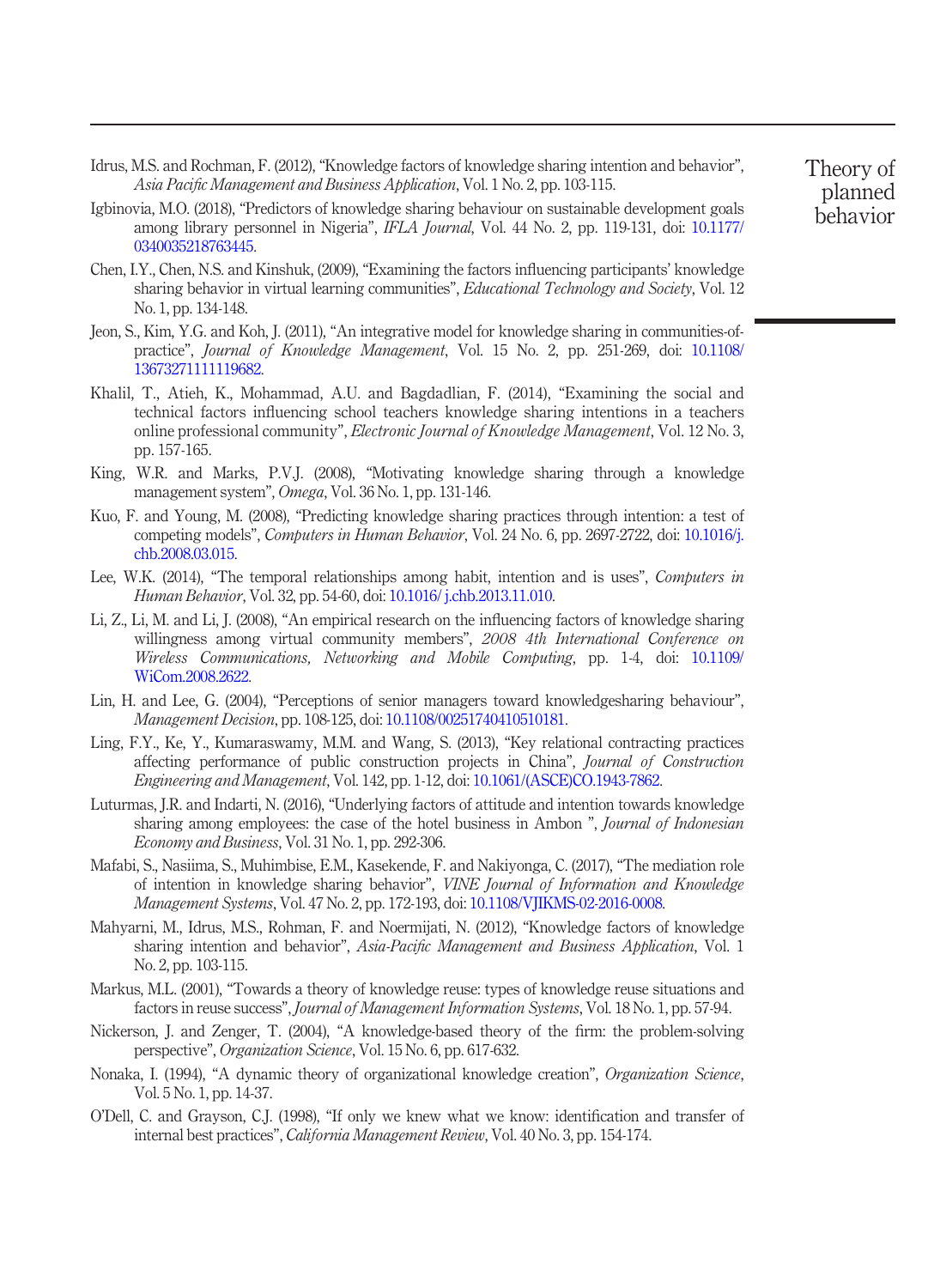# **VIIKMS**

- <span id="page-21-19"></span>Olatkun, W. and Nwafor, C. (2011), "The effect of extrinsic and intrinsic motivation on knowledge sharing intentions of civil servants in Ebonyi state, Nigeria", Information Development, Vol. 28 No. 3, pp. 1-19.
- <span id="page-21-5"></span>Olatokun, W.M. and Elueze, I.N. (2012), "Analysing lawyers' attitude towards knowledge sharing", SA Journal of Information Management, Vol. 14 No. 1, pp. 1-11, doi: [10.4102/sajim.v14i1.507](http://dx.doi.org/10.4102/sajim.v14i1.507).
- <span id="page-21-3"></span>Oliveira, M., Curado, C. and Henriques, P.L. (2019), "Knowledge sharing among scientists: a causal configuration analysis", Journal of Business Research, Vol. 101, pp. 777-782, doi: [10.1016/j.](http://dx.doi.org/10.1016/j.jbusres.2018.12.044) [jbusres.2018.12.044.](http://dx.doi.org/10.1016/j.jbusres.2018.12.044)
- <span id="page-21-2"></span>Philsoophian, M., Akhavan, P., Ghorbani, S. and Afshar, Y. (2016), "The Delphi method for selection of KM strategies based on the level of KM maturity: a case of OICO, Iran", *IUP Journal of* Knowledge Management, Vol. 14 No. 4, pp. 7-17.
- <span id="page-21-1"></span>Reychav, I. and Weisberg, J. (2009), "Good for workers, good for companies: how knowledge sharing benefits individual employees", Knowledge and Process Management, Vol. 16 No. 4, pp. 186-197.
- <span id="page-21-18"></span>Rosenthal, R. (1979), "The 'file drawer problem' and tolerance for null results", Psychological Bulletin, Vol. 86 No. 3, pp. 638-641.
- <span id="page-21-14"></span>Ryu, S., Ho, S.H. and Han, I. (2003), "Knowledge sharing behavior of physicians in hospitals", Expert Systems with Applications, Vol. 25 No. 1, pp. 113-122.
- <span id="page-21-8"></span>Safa, N.S. and Von Solms, R. (2016), "An information security knowledge sharing model in organizations", Computers in Human Behavior, Vol. 57, pp. 442-451, doi: [10.1016/j.chb.2015.12.037.](http://dx.doi.org/10.1016/j.chb.2015.12.037)
- <span id="page-21-10"></span>Samad, S. (2018), "Theory of planned behavior and knowledge sharing among nurses in patient computer management system: the role of distributive justice", *Management Science Letters*, Vol. 8, pp. 427-436, doi: [10.5267/j.msl.2018.4.003](http://dx.doi.org/10.5267/j.msl.2018.4.003).
- <span id="page-21-11"></span>Senge, P. (1998), "Knowledge sharing", *Executive Excellence*, Vol. 15 No. 6, pp. 11-12.
- <span id="page-21-4"></span>Shadish, W.R., Cook, T.D. and Campbell, D.T. (2002), Experimental and Quasi-Experimental Designs for Generalized Causal Inference, Houghton Mifflin, Boston, MA.
- <span id="page-21-7"></span>Sheppard, B.H., Hartwick, J.O.N. and Warshaw, P.R. (1988), "The theory of reasoned action: a metaanalysis of past research with recommendations for modifications and future research", Journal of Consumer Research, Vol. 15 No. 3, pp. 325-343.
- <span id="page-21-16"></span>Shu, W. and Chuang, Y.-H. (2011), "Why people share knowledge in virtual communities", Social Behavior and Personality: An International Journal, Vol. 39 No. 5, pp. 671-690, doi: [10.2224/](http://dx.doi.org/10.2224/sbp.2011.39.5.671) [sbp.2011.39.5.671](http://dx.doi.org/10.2224/sbp.2011.39.5.671).
- <span id="page-21-12"></span>Sihombing, S.O. (2011), "Understanding knowledge sharing behavior: an examination of the extended model of theory of planned behavior", The Winners, Vol. 12 No. 1, pp. 24-39.
- <span id="page-21-0"></span>Singh, S.K., Gupta, S., Busso, D. and Kamboj, S. (2019), "Top management knowledge value, knowledge sharing practices, open innovation and organizational performance", Journal of Business Research, doi: [10.1016/j.jbusres.2019.04.040.](http://dx.doi.org/10.1016/j.jbusres.2019.04.040)
- <span id="page-21-15"></span>So, J.C.F. and Bolloju, N. (2005), "Explaining the intentions to share and reuse knowledge in the context of IT service operations", Journal of Knowledge Management, Vol. 9 No. 6, pp. 30-41.
- <span id="page-21-13"></span>So, J.C.F. and Bolloju, N. (2010), "Explaining the intentions to share and reuse knowledge in the context of IT service operations", Journal of Knowledge Management Industrial Management, Vol. 9 No. 4, pp. 30-41, doi: [10.1108/13673270510629945](http://dx.doi.org/10.1108/13673270510629945).
- <span id="page-21-9"></span>Stenius, M., Hankonen, N., Haukkala, A. and Ravaja, N. (2015), "Understanding knowledge sharing in the work context by applying a belief elicitation study", *Journal of Knowledge Management*, Vol. 19 No. 3, pp. 497-513, doi: [10.1108/JKM-12-2014-0523](http://dx.doi.org/10.1108/JKM-12-2014-0523).
- <span id="page-21-17"></span>Sterne, J.A., Sutton, A.J., Ioannidis, J.P., Terrin, N., Jones, D.R., Lau, J., Carpenter, J., Rücker, G., Harbord, R.M., Schmid, C.H. and Tetzlaff, J. (2011), "Recommendations for examining and interpreting funnel plot asymmetry in meta-analyses of randomized controlled trials", BMJ, Vol. 343 No. 7818, pp. 1-8, doi: [10.1136/bmj.d4002](http://dx.doi.org/10.1136/bmj.d4002).
- <span id="page-21-6"></span>Sussman, R. and Gifford, R. (2019), "Causality in the theory of planned behavior", Personality and Social Psychology Bulletin, Vol. 45 No. 6, pp. 920-933, doi: [10.1177/0146167218801363.](http://dx.doi.org/10.1177/0146167218801363)